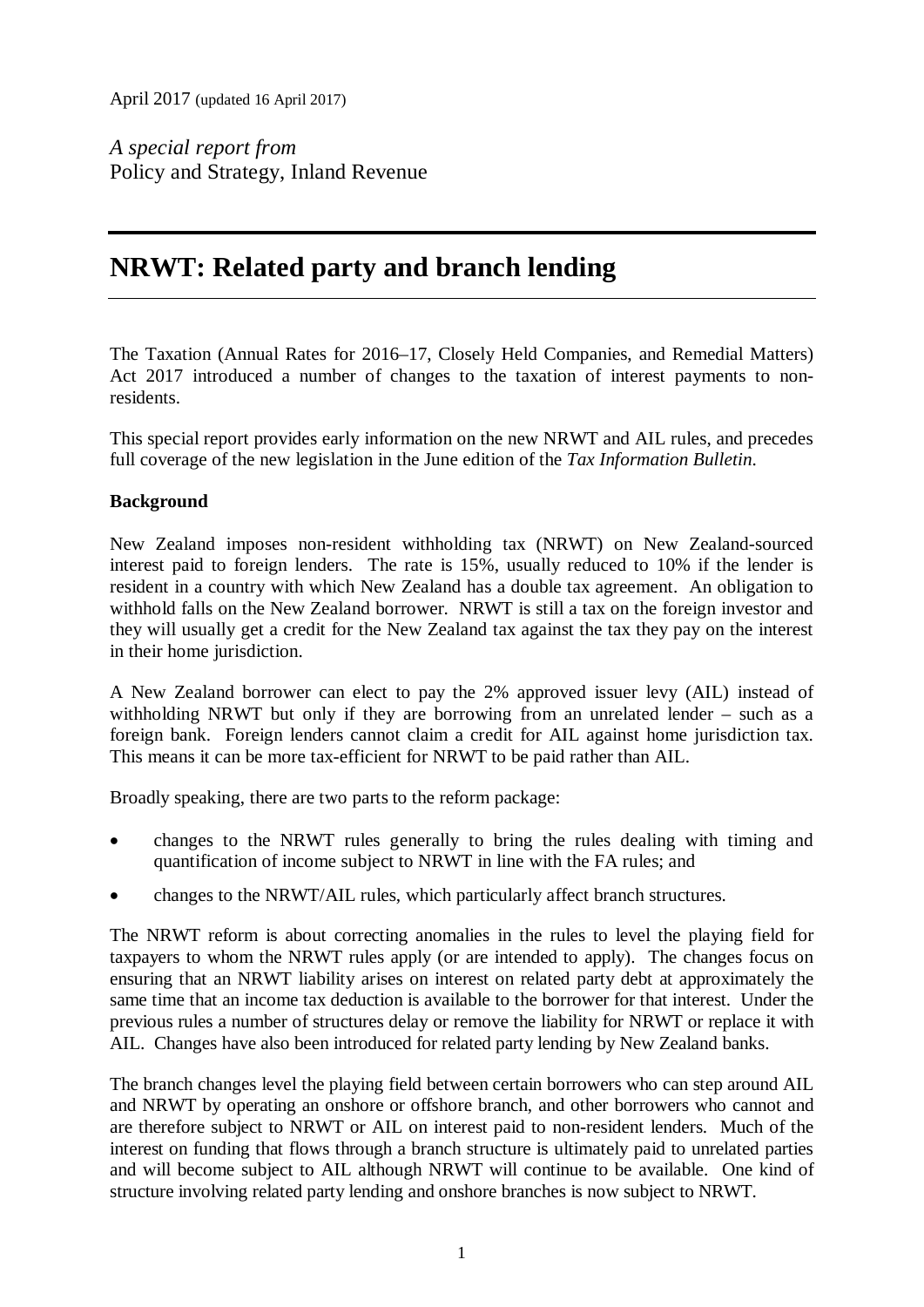Proposals for these changes were consulted on in an officials' issues paper, *NRWT: Related party and branch lending*, released in May 2015. Twenty-two submissions were received. Separate targeted consultation was subsequently held with the banking sector on the onshore branch notional interest proposals. Feedback from both consultations helped to shape the NRWT and AIL amendments in the new legislation, which was introduced in the Taxation (Annual Rates for 2016–17, Closely Held Companies, and Remedial Matters) Bill on 3 May 2016.

Further refinements to the proposals were recommended by the Finance and Expenditure Committee in response to submissions made at the select committee stage of the bill. The main recommendations included:

- a number of drafting changes to ensure the rules operate as intended and to assist interpretation;
- requiring the non-resident financial arrangement income (NRFAI) amount to be calculated under another spreading method if the borrower uses the fair value method or the market valuation method;
- removing amounts from NRFAI that have not and will not be received by the borrower;
- removing lending by a non-resident through their New Zealand branch from the scope of the NRFAI rules;
- adding an intention test to the back-to-back loan provision:
- clarifying and reducing the obligations of a direct lender that is party to a back-to-back loan;
- clarifying that the back-to-back loan provisions apply only when the debt is not already between related parties;
- removing interest amounts that are already subject to AIL from the notional loan rules;
- moving the date of the notional interest payment from the end of the income year to the end of the third month following the income year;
- extending the five-year grandparenting of the onshore branch changes to certain securitisation vehicles that raise funding from third parties to provide to other third parties; and
- removing the AIL registration proposals.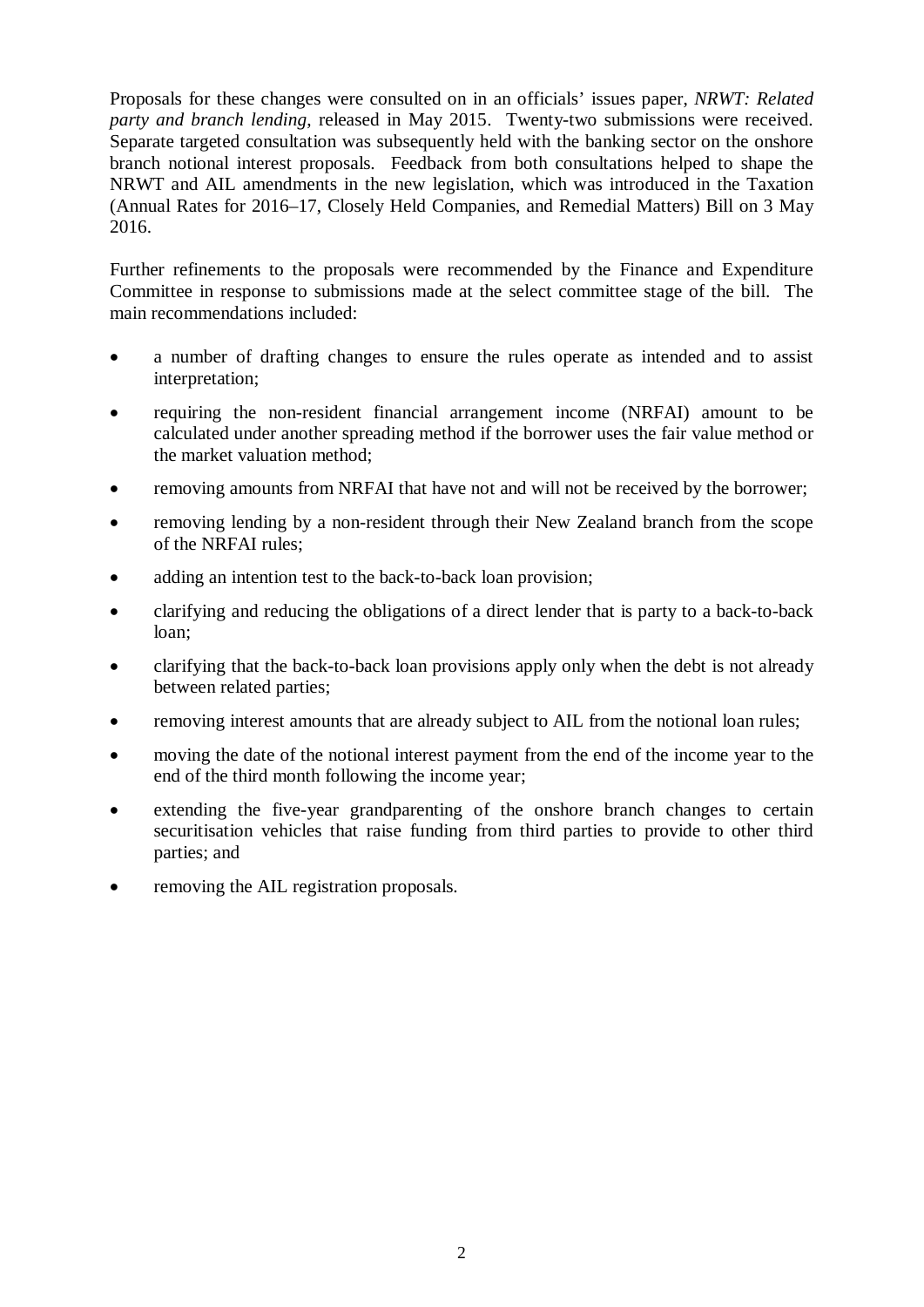# **INTEREST ON RELATED PARTY LENDING**

In broad terms, the amendments address "holes" in the NRWT base to ensure that the tax applies evenly to economically similar and easily substitutable transactions. They do not attempt to expand the NRWT base beyond its target of associated party interest, or interest which is logically indistinguishable from associated party interest.

Previously, differences in the timing of payments made under a loan from a non-resident parent company to its New Zealand subsidiary resulted in very different NRWT outcomes. For example, on an ordinary interest-paying loan, NRWT is payable every time interest is paid. However, for a zero-coupon bond, NRWT was not payable until the bond matured. This difference in the NRWT treatment was not mirrored in the income tax treatment for the borrower. The deduction for the borrower in an interest-bearing loan is similar to the deduction for the borrower in a zero-coupon bond. The deferral of the NRWT impost compared with the income tax benefit provided a significant timing benefit.

Another issue arose with the boundary between NRWT and AIL. While AIL is unavailable when the New Zealand borrower is controlled by the non-resident lender, it was available when a group of lenders were acting together and controlled the New Zealand borrower (typically a joint venture or private equity situations). This situation is difficult to distinguish economically from the case of a single non-resident controller – the group of shareholders are able to act as if they were a single controlling shareholder – yet the availability of AIL differed.

The effect of these (and certain other) issues was that non-resident investors who were able to take advantage of them faced a lower effective tax rate in New Zealand than other investors. This was not appropriate.

To address these issues the following changes have been introduced:

- NRWT must be paid at approximately the same time as interest is deducted by the New Zealand borrower, if the borrower and lender are associated. This means that the NRWT consequence of economically similar loan structures is similar; and
- the boundary between NRWT and AIL has been adjusted, so AIL is no longer available when a third party is interposed into what would otherwise be a related party loan or where a group of shareholders are acting together as one to control and fund the New Zealand borrower.

These changes bring the NRWT treatment of substantially similar transactions into line.

# **Application date**

The amendments apply to existing arrangements on and after the first day of the borrower's income year that starts after the date of enactment, being 30 March 2017.

For all other arrangements the amendments came into force on the date of enactment.

As the bill was enacted on 30 March 2017 the rules will apply to arrangements entered into after that date. For a taxpayer with a balance date between 30 March 2017 and 30 September 2017, the rules will apply to existing arrangements from the start of the 2017–18 year.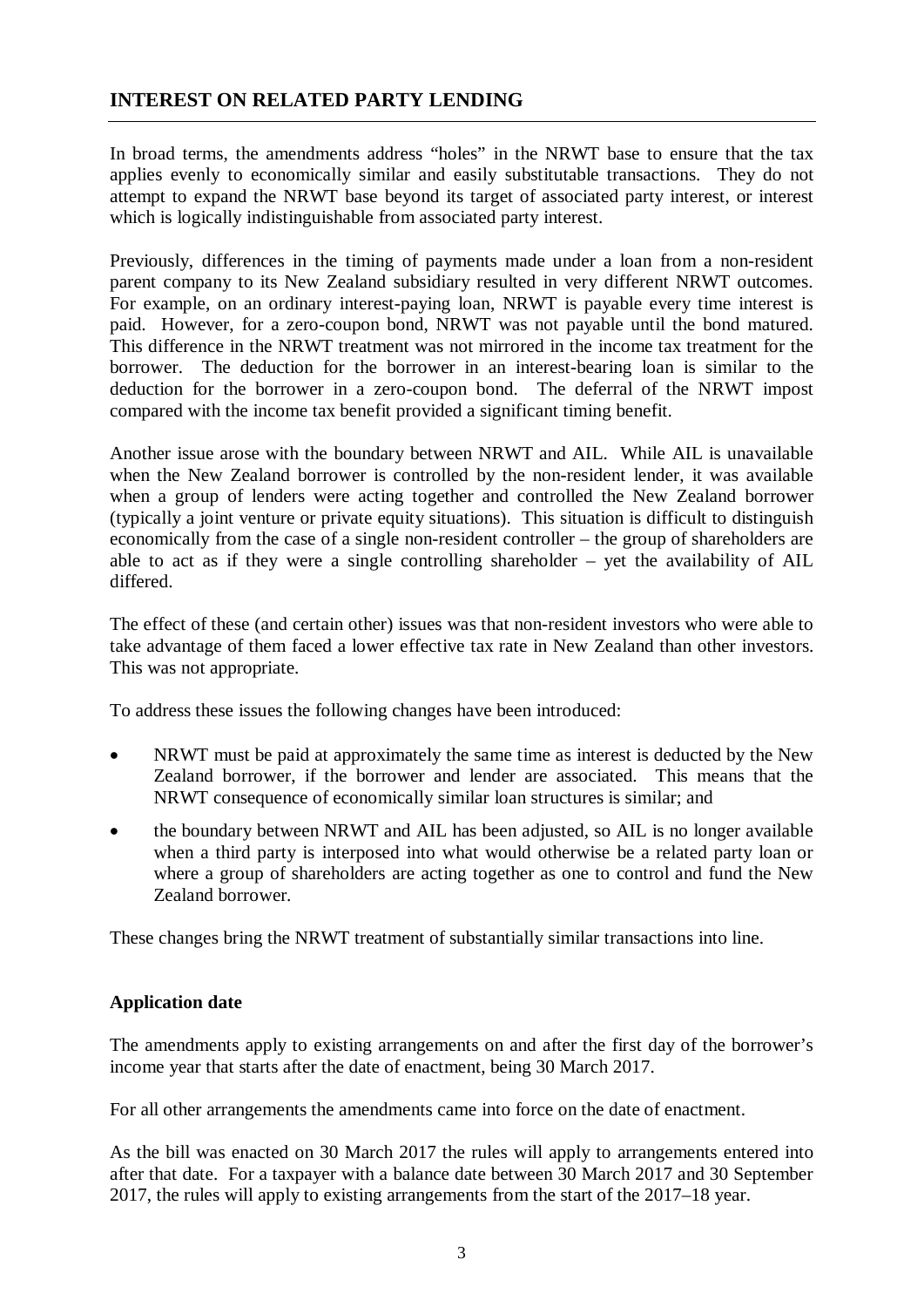For taxpayers with a balance date between 1 October 2017 and 29 March 2018, the rules will apply to existing arrangements from the start of the 2018–19 year.

The changes to allow registered banks to pay AIL on associated party funding applied from the date of enactment.

# **Key features**

### *Broadening arrangements giving rise to non-resident passive income*

Non-resident passive income (NRPI) only arises when there is "money lent" (leaving aside dividends and royalties). Although the definition of "money lent" is broad, it did not apply in all situations when there was funding provided under a financial arrangement. This could result in a New Zealand borrower incurring financial arrangement expenditure when the nonresident lender had no NRPI.

The definition of "money lent" has been extended to include any amount provided to a New Zealand resident (or New Zealand branch of a non-resident) by an associated non-resident under a financial arrangement that provides funding to the resident, and under which the resident incurs financial arrangement expenditure. As "money lent" is a term used in other places in the Income Tax Act 2007, this change is limited to the NRWT rules.

## *Reducing quantum mismatches between NRPI and financial arrangement expenditure*

To reduce mismatches between the NRWT and financial arrangement rules, the definition of "interest" has been extended to include a payment (whether of money or money's worth) received by a non-resident from an associated New Zealand resident (or New Zealand branch of a non-resident), to the extent that the payment gives rise to expenditure to the borrower under the financial arrangement rules.

# *Related party debt*

"Related party debt" is a new defined term. It covers all financial arrangements where a nonresident provides funds to an associated New Zealand resident (or New Zealand branch of an associated non-resident) and the borrower is allowed a deduction under the financial arrangement rules. To prevent this being structured around, it also includes funding provided through an indirect associated funding arrangement or by a member of a non-resident owning body – these terms are explained below.

A consequence of this definition is that money lent to exempt borrowers (such as charities) does not meet the "related party debt" definition. This is appropriate as no asymmetry can arise between income tax deductions and a lack of NRWT when there is no income tax deduction. Exempt borrowers continue to be required to withhold NRWT under payment rules that existed before the amendments, provided the other requirements are met.

Members of a banking group that are registered by the Reserve Bank are also carved out of having related party debt by section RF 12H(2). This is because amendments to section RF  $12(1)(a)(ii)$  recognise that interest payments by New Zealand banks are directly or indirectly equivalent to third-party debt on which AIL can be paid. Although NRWT will continue to be available on interest payments by banks this can be eliminated by paying AIL instead and AIL does not apply on an accrual basis.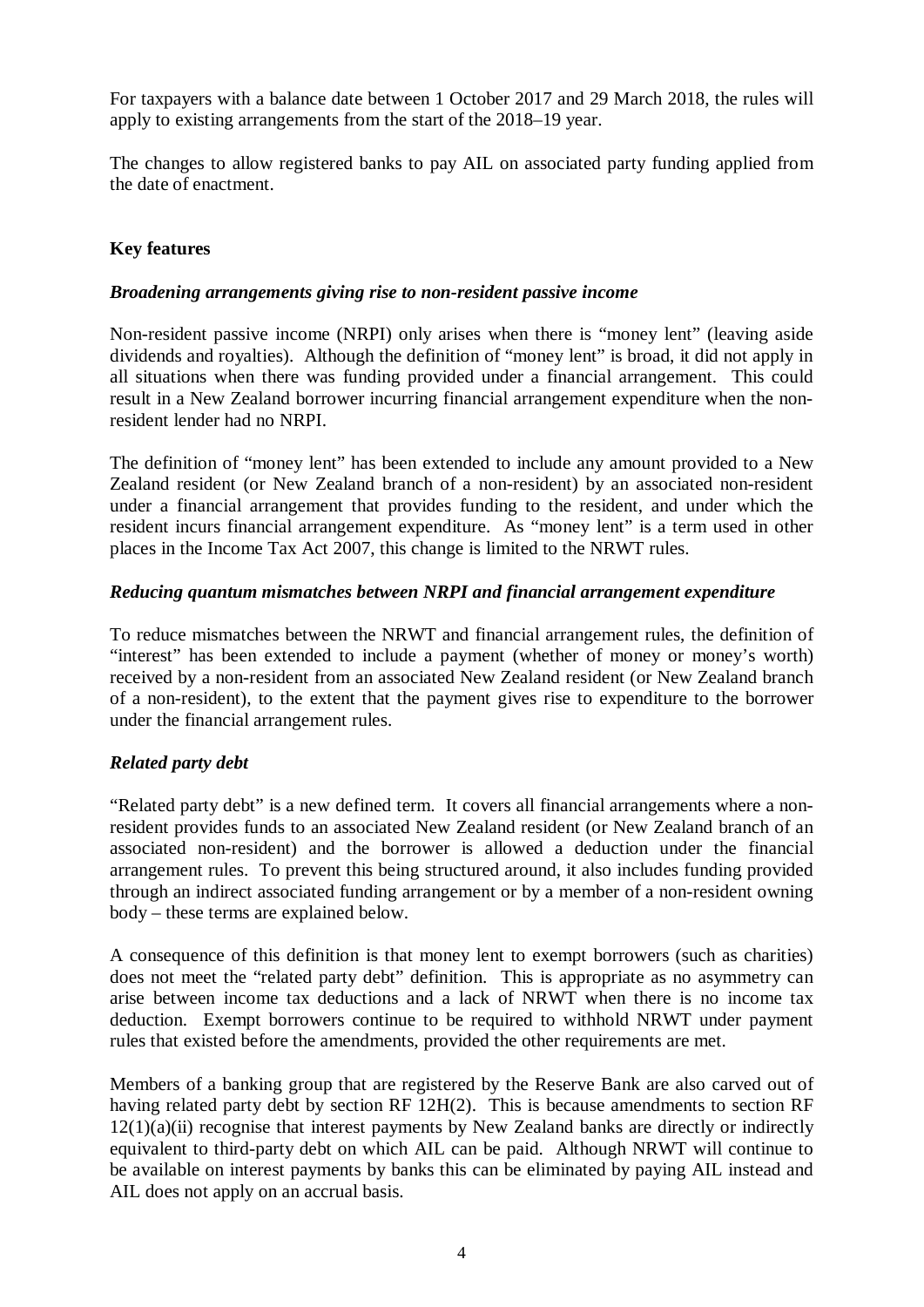### *Arrangements that provide funds*

For an arrangement to meet the definition of "related-party debt" one of the criteria it must satisfy, in section RF 12H(1)(a), is that the arrangement provides funds to another person. The purpose of this criterion is that NRWT on interest has historically applied to debt instruments and the amendments are intended to cover arrangements that are economically similar to debt. An arrangement that provides funds is intended to be narrower in scope than a financial arrangement.

The concept of a financial arrangement that "provides funds" already exists in a number of places in the Income Tax Act  $2007$ .<sup>[1](#page-4-0)</sup> Due to the wide variety of financial arrangements available it is not possible to provide an exhaustive list of particular arrangements that will or will not provide funding. However, the inclusion of this term in the NRWT rules is not intended to alter its interpretation as it previously applied.

When the thin capitalisation rules were introduced in 1995, commentary was provided on what the term "providing funds" meant. For reference these are included below:

*Tax Information Bulletin* Volume 7, Number 11, March 1996:

The term "provides funds" is not defined in the Act. It is intended to convey the broad concept that only arrangements that provide capital to the issuer should be included in the thin capitalisation regime.

Comment from officials in the Officials' report on the Taxation (International Tax) Bill 1995:

However, it is recognised that certain financial instruments covered by the financial arrangement definition do not give rise to capital being made available to the New Zealand entity. These include certain hedging or speculative instruments, such as some foreign exchange transactions and certain swaps.

*Tax Education Office* Newsletter No 121, July 1996:

 $\overline{a}$ 

Linking the concept of debt to the "financial arrangement" definition potentially encompasses instruments and arrangements which may have no resemblance to standard interest bearing debt, eg futures contracts, swaps and options. However, section FG 4(2) [of the Income Tax Act 1994] specifies that the financial arrangement must provide funds to the issuer in order to be categorised as debt under the regime. This requirement is intended to ensure that only arrangements which provide capital to the borrower should be included as debt.

For example, swaps should be excluded from the definition of total debt, unless there is a real borrowing rather than simply a swap of interest or currency obligations. In the case of other financial derivatives, such as options and futures contracts, it is unlikely that such arrangements would fulfil the requirement of providing funds to the issuer.

<span id="page-4-0"></span>See, for example, sections EX 20B and EX 20C in the CFC rules and sections FE 5, FE 6B, FE 13, FE 14, FE 15 and FE 18 in the thin capitalisation rules.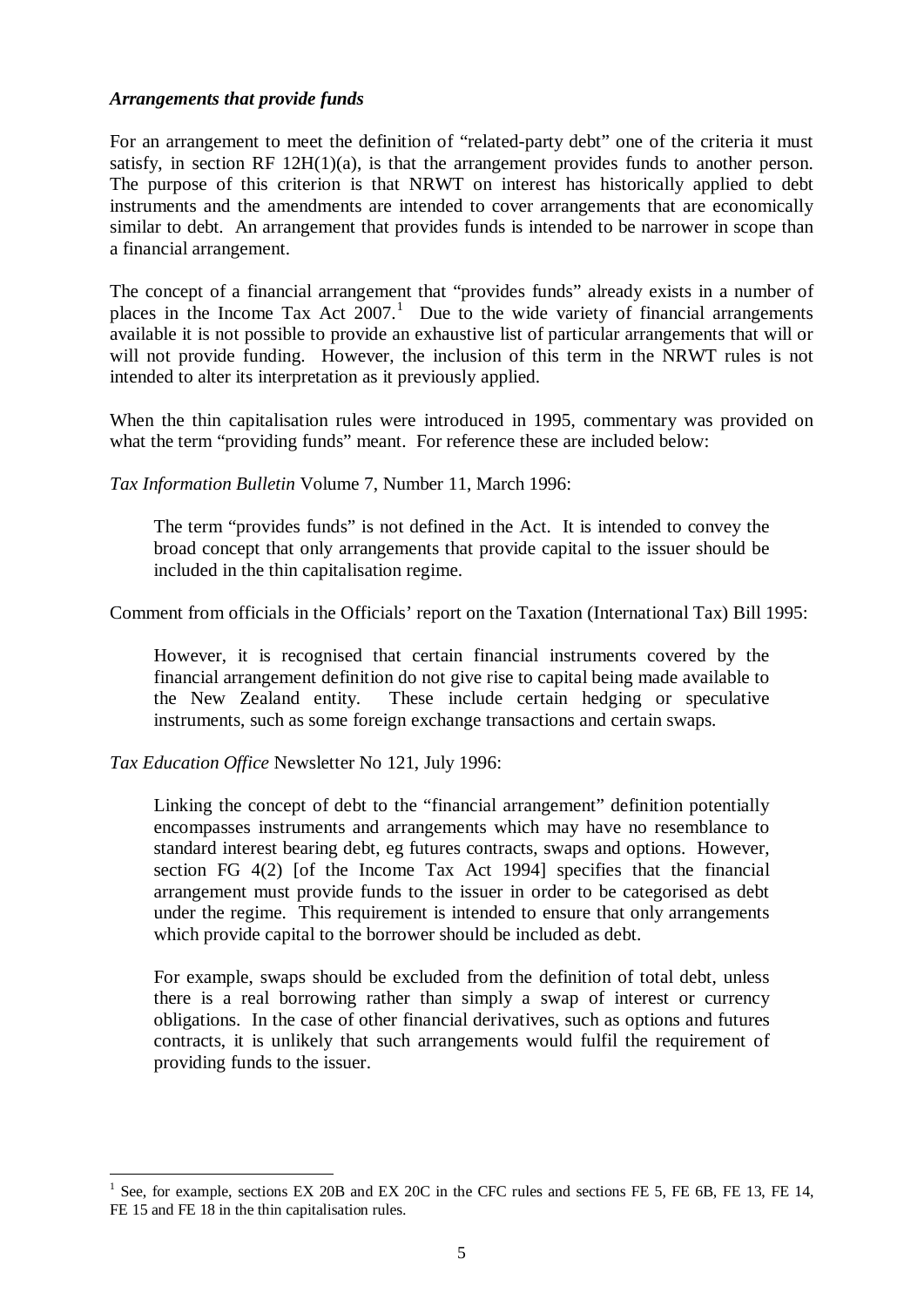Further to the examples provided above officials expect that a finance lease, which in substance is a loan, would generally provide funding whereas an operating lease would not. The examples above provide that a swap would not provide funds and this will generally be the case. One exception to this may be where the swap exchanges collateral which is available to the New Zealand resident; however, this would be very fact specific and would need to be considered on a case-by-case basis.

# *Calculating whether non-resident financial arrangement income arises*

One of the principal concerns the amendments addressed is where interest payments (and therefore NRWT) significantly lagged accrued deductions. Although deductions can be accrued on a daily basis, interest is usually paid in arrears, frequently up to 12 months after the start of the interest period. These rules do not apply to arrangements when interest is accrued up to balance date but paid shortly thereafter; they are instead intended to cover more substantial deferrals.

To achieve this, taxpayers, for each related party debt are required to complete a deferral calculation, at the end of the second and subsequent years following issue of a financial arrangement, to determine whether non-resident financial arrangement income (NRFAI) arises.

Where the deferral calculation in section RF 2C(4) is satisfied, NRFAI does not arise and the related party debt continues to be taxed under the NRWT rules as they applied before the current amendments. The calculation that must be undertaken separately for each related party debt at the end of each income year is:

### *accumulated payments ÷ accumulated accruals ≥ 90%*

These terms are defined in section RF 2C(5) as:

*accumulated payments* is the total interest paid since the financial arrangement became a related party debt until the due date for filing the NRWT return for the second month after the end of the income year.

*accumulated accruals* is the total expenditure the borrower incurs (excluding the effect of foreign exchange fluctuations) while the arrangement is a related party debt until the end of the year preceding the income year.

The period for the two variables is different, with "accumulated payments" covering payments made up to and somewhat beyond the end of the most recent completed income year while "accumulated accruals" excludes the most recently completed year. There are two reasons for this difference:

- This approach ensures NRFAI does not arise simply because interest is paid annually in arrears.
- "Accumulated payments" only requires knowing what interest has been paid whereas "accumulated accruals" requires a calculation under the financial arrangement rules, which might often not be made until shortly before the income tax return is filed. Using "accumulated accruals", excluding the current year means the majority of the necessary calculations will have already been completed in the ordinary course of business (that is, whether or not these rules were introduced).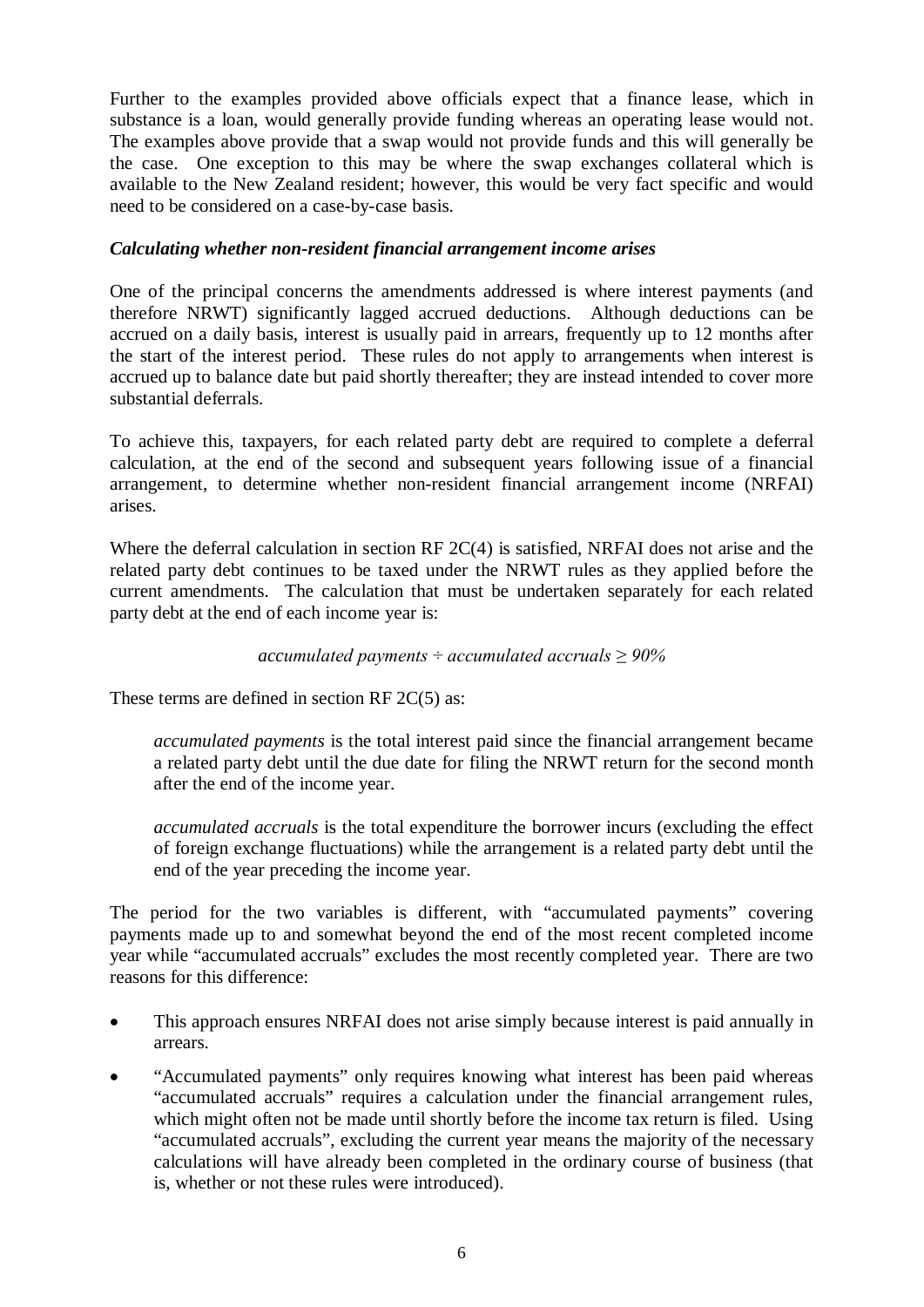Applying a 90% threshold rather than a 100% threshold provides an additional buffer, so that the deferral calculation is not triggered when the majority of interest payments are paid on a 12-month or less deferral basis, but there is a limited amount of accrued interest – for example, when a bond is issued at a slight discount. This 90% discount also partially equalises the effect on arrangements that are entered into at different points prior to a balance date and before the first interest payment is made.

Once NRFAI arises in a year, section RF 2C (2)(a) requires NRWT to continue to apply on an accrual basis so long as the financial arrangement is related party debt. This means it will not be necessary for a taxpayer to repeat the above deferral calculation once the 90% threshold has been breached.

# *Record keeping requirements for NRFAI calculations*

There is no prescribed form for the deferral calculation. Taxpayers will, however, be expected to complete and retain sufficient records to support their tax position. As the deferral calculation is only important in determining whether NRFAI has been derived, rather than the specific value of that calculation, the record keeping requirements should be broadly proportional to the significance of the calculation. For example, a related party debt that had regular interest payments equal to the interest accrued since the previous interest payment would not be expected to be near the 90% threshold so the records to support this would not need to be particularly detailed. Likewise a related party debt that did not have any interest payments would be treated as over 90% at the first NRFAI due date but would be less than 90% at the second NRFAI due date so again minimal records would be required. In contrast, a taxpayer that completed a deferral calculation showing that the result of the formula was 92% would need to maintain sufficient records to satisfy the Commissioner, if requested, that the 92% figure was accurate and should not instead be below 90%.

# *Related party de minimis threshold*

If a New Zealand borrower has only a small amount of related party financial arrangement expenditure, the amount of the NRWT deferral, compared with income tax deductions, may not be sufficiently large to justify the additional compliance costs of having to apply the NRFAI rules.

Sections RF 2C(2)(b)(i) and RF 2C (3) carve out a borrower (and their related party lenders) from applying the NRFAI rules, except in relation to arrangements already subject to NRFAI, if their expenditure on related party debt in the previous year is less than \$40,000. Unlike the rest of the NRFAI rules, to minimise compliance costs, this threshold includes foreign exchange movements on those financial arrangements so that a separate calculation is not required to be undertaken. The threshold also includes expenditure incurred by entities with a common ownership (66%) of the borrower, to prevent taxpayers avoiding the NRFAI rules by borrowing through multiple entities.

# *Timing of calculations and payment*

The above deferral calculation should be completed as part of the preparation of the NRWT return for the second month after the borrower's balance date. This NRWT return is due on the 20th of the third month after balance date. This date is defined in section RF 2C(7) as the "NRFAI due date". Once NRFAI arises for a year, section RF 12E(1) deems it to be paid to the non-resident recipient on the final day of that second month. This determines the dates when the NRFAI must be included in a return and paid.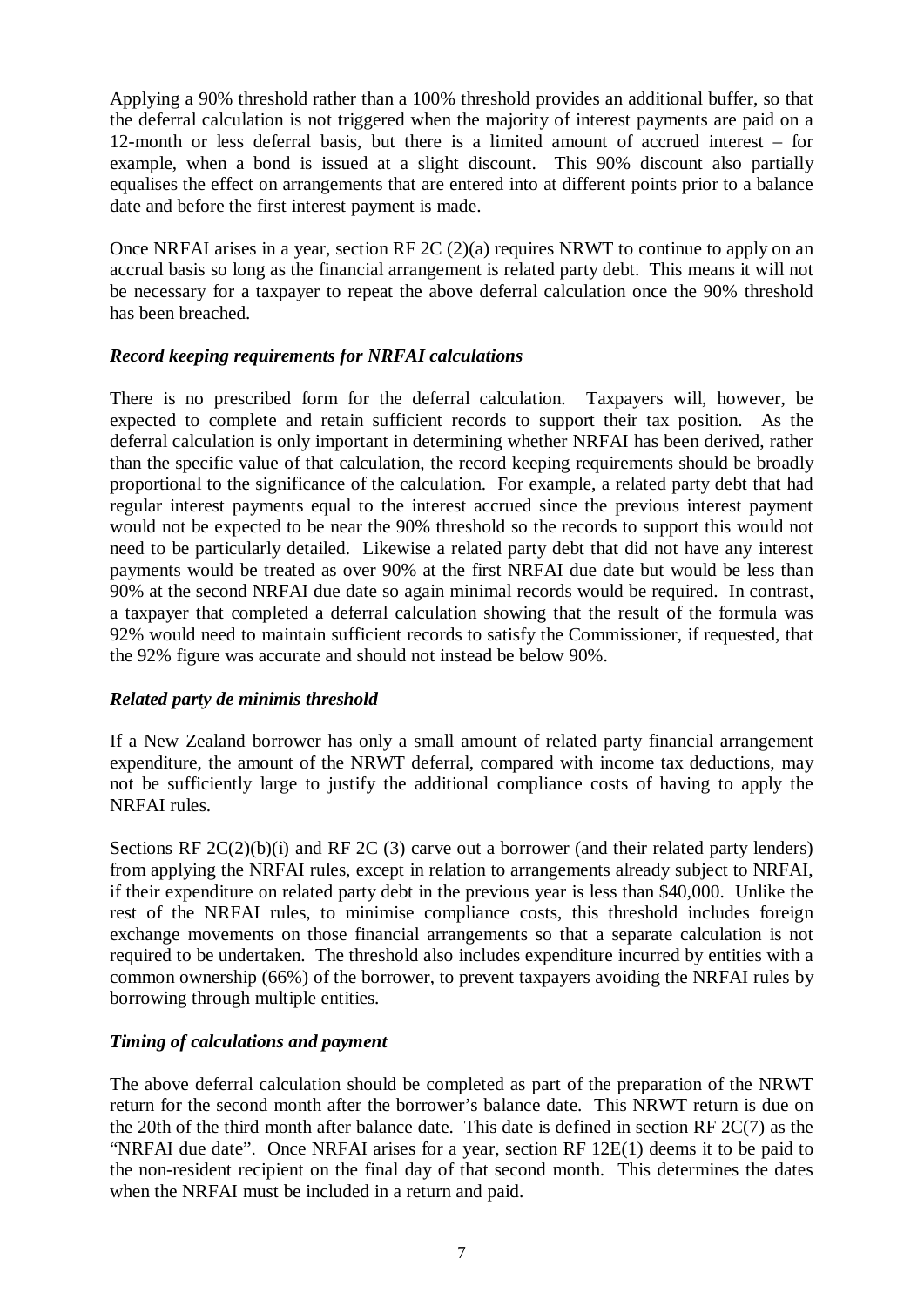The exception to this timing is when a related party debt ceases during a year (the cessation date) in which case the income arising from the start of that year until the cessation date is treated by section RF 12E(2) as paid on the final day of the second month following the cessation date.

### *Foreign currency conversions*

For arrangements denominated in foreign currency the income calculations are completed in that currency before any income subject to NRWT is converted into New Zealand dollars for the purpose of calculating the tax payable. The effect of this order is that foreign exchange movements are generally excluded<sup>[2](#page-7-0)</sup> from NRFAI calculations.

The general rules for currency conversions in subpart YF apply for the NRWT rules. Section YF 1(2) converts foreign currency into New Zealand dollars by applying the close of trading spot exchange rate on the date at which the amount is required to be measured or calculated.

Section RF 12E provides that NRFAI is paid on the last day of the second month after a terminating event or the last day of the second month following the New Zealand borrower's balance date. This is the date that section  $YF(1(2))$  requires the NRFAI amount to be converted into New Zealand dollars.

## *Voluntary election into NRFAI*

The one-year deferral test above means that NRFAI cannot arise for an arrangement, including one with no regular interest payments, before the end of the second year of the arrangement. However, in some cases (for example, a zero coupon bond) it is self-evident that the instrument will give rise to NRFAI and a borrower may find it easier to apply NRFAI treatment from the inception of the arrangement. Section RF 12G allows taxpayers to elect to apply NRFAI from the first year the arrangement becomes a related party debt.

Taxpayers can also elect to disregard the application of the related party de minimis threshold. One reason they may choose to do this is when they expect to be above the de minimis threshold in future years.

### *First-year adjustment*

 $\overline{a}$ 

The first year that a non-resident derives NRFAI on a related party debt, the borrower will need to calculate the non-resident's income from the debt for that year using the financial arrangement rules. The method will be the same as the borrower applies to calculate their income tax deductions unless they apply the fair value or market valuation methods in which case another method must be chosen. The non-resident is also treated as deriving an additional amount of income, under section RF 12F, which removes the income deferral from that debt for all prior years, including any years the arrangement existed before enactment of the amendments.

<span id="page-7-0"></span> $2$  The exception to this is the de minimis test in section RF 2C(3), which includes foreign exchange movements to minimise compliance costs for borrowers determining whether the de minimis applies.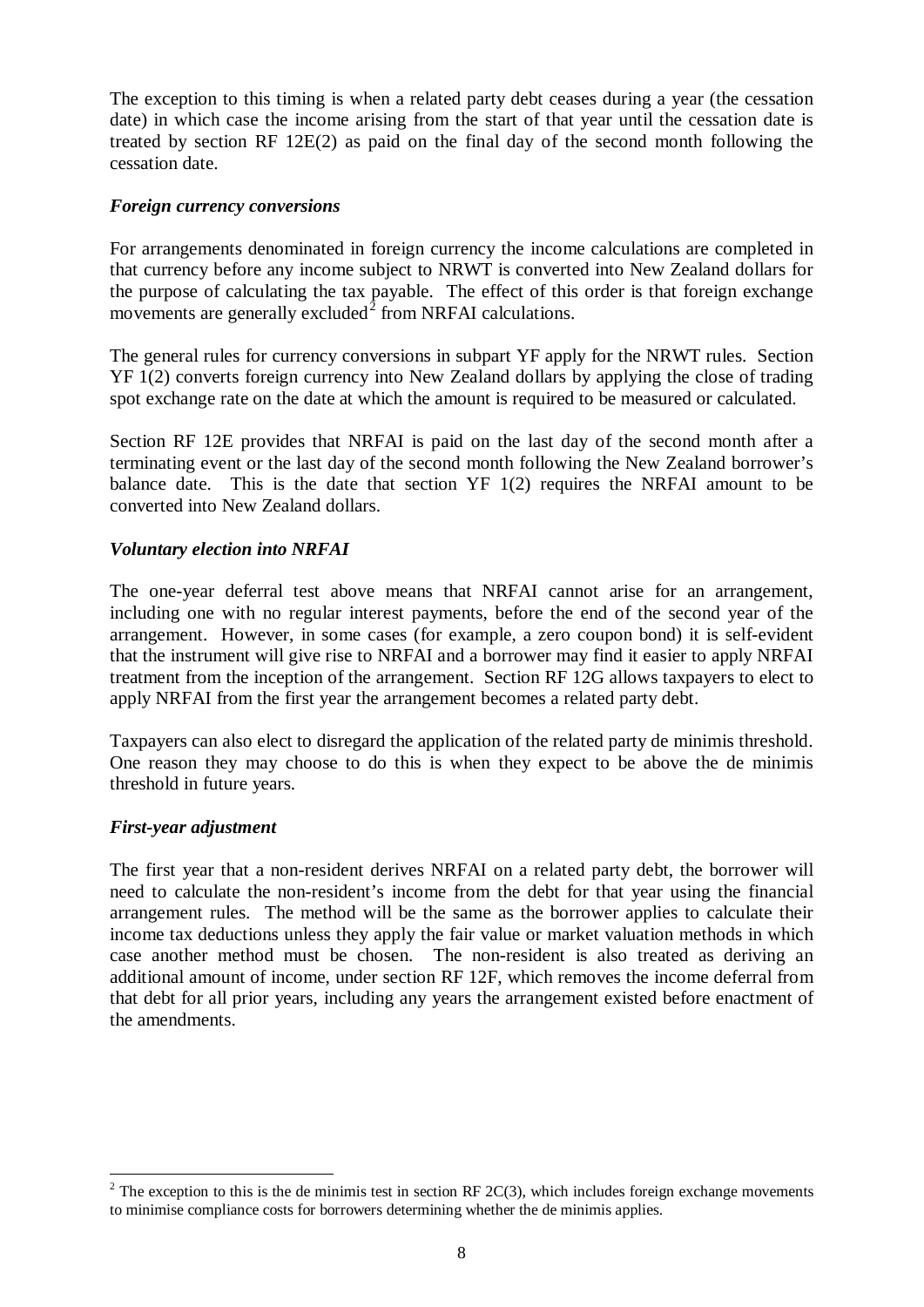Taxpayers who wish to avoid paying NRWT on pre-enactment deferral can prevent this by making sufficient interest payments after the enactment of the amendments so that NRFAI does not arise. This distinction arises as the deferral calculation covers only the period back to the day the arrangement became related party debt. Arrangements entered into before application of the new rules can only be related party debt from the first day of the first income year after that application date. Whereas the NRFAI calculation formula goes back to the date the person became party to the arrangement.

### *Amounts not received by the lender*

The financial arrangement rules are intended to be sufficiently comprehensive that they include expenditure that will never be received by the lender – for example, when a borrower pays fees to a third party. As the NRFAI rules are designed to tax the lender on income they will receive, any amounts that will not be paid to them are excluded. This exclusion does not include amounts that are not received for other reasons, such as default by the borrower.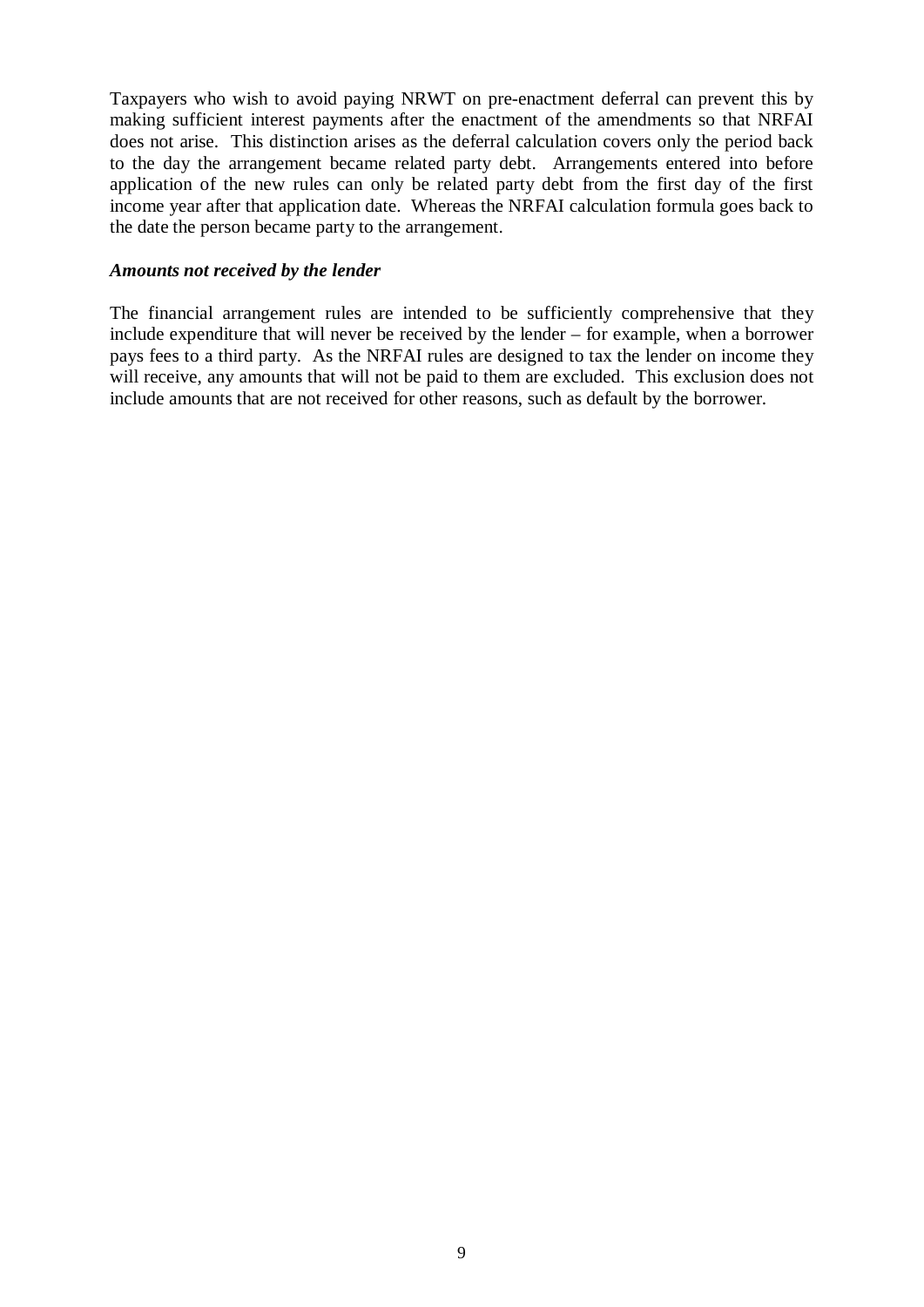

**Figure 1: Do I need to pay NRWT on NRFAI?**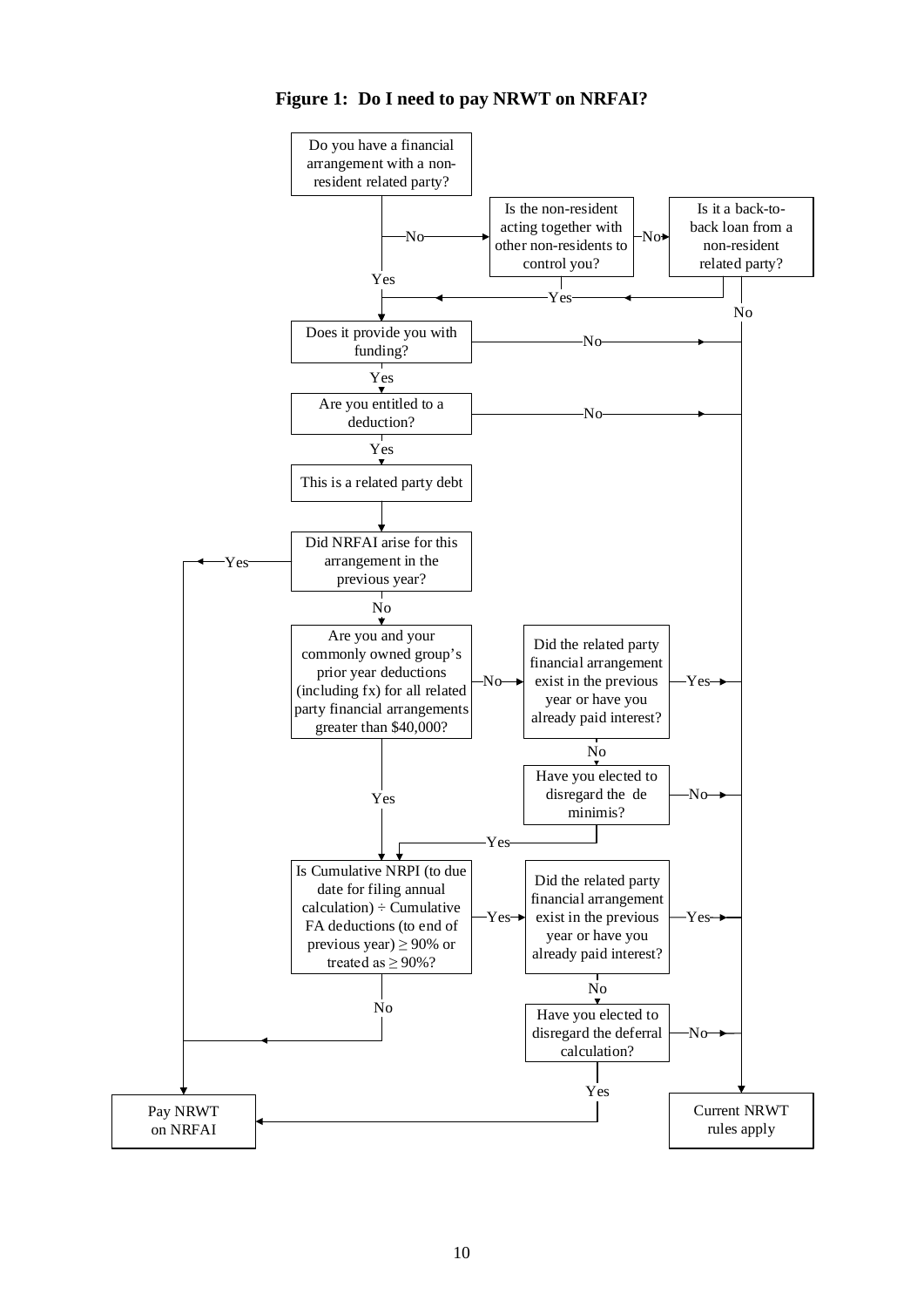# **Examples**

The following examples illustrate the main features of the new rules.

### **Example 1: Zero coupon bond**

A Co has a 31 March balance date and issues a zero-coupon five-year bond with a face value of \$1,000 to an associated non-resident on 1 August 2017. The bond is issued for \$700. Deductions are calculated on a YTM basis with a 243/365<sup>ths</sup> apportionment between years.

| #              | <b>Date</b> | Event                                | <b>Payments</b> | <b>Deductions</b> | Deduction ><br>payment                           | Cash<br><b>NRWT</b> | <b>NRFAI NRWT</b>                           |
|----------------|-------------|--------------------------------------|-----------------|-------------------|--------------------------------------------------|---------------------|---------------------------------------------|
| $\mathbf{1}$   | 1 Aug 2017  | Arrangement<br>commences             | $-700$          |                   |                                                  |                     |                                             |
| $\overline{2}$ | 31 Mar 2018 | Balance date                         |                 | 34.46             |                                                  |                     |                                             |
| 3              | 20 Jun 2018 | NRFAI calculation<br>date            |                 |                   | $N/A$ – First year                               |                     |                                             |
| $\overline{4}$ | 31 Mar 2019 | <b>Balance</b> date                  |                 | 54.31             |                                                  |                     |                                             |
| 5              | 20 Jun 2019 | NRFAI calculation<br>date            |                 |                   | $0 \div 34.46 = 0\% =$<br><b>NRFAI</b> triggered |                     | $(34.36 + 54.31)$ x<br>$10\% - 0 =$<br>8.87 |
| 6              | 31 Mar 2020 | <b>Balance</b> date                  |                 | 58.32             |                                                  |                     |                                             |
| 7              | 20 Jun 2020 | <b>NRFAI</b> calculation<br>date     |                 |                   | Not required                                     |                     | 5.83                                        |
| 8              | 31 Mar 2021 | Balance date                         |                 | 62.63             |                                                  |                     |                                             |
| 9              | 20 Jun 2021 | NRFAI calculation<br>date            |                 |                   | Not required                                     |                     | 6.26                                        |
| 10             | 31 Mar 2022 | <b>Balance</b> date                  |                 | 67.27             |                                                  |                     |                                             |
| 11             | 20 Jun 2022 | NRFAI calculation<br>date            |                 |                   | Not required                                     |                     | 6.72                                        |
| 12             | 30 Sep 2022 | Maturity                             | 1.000           |                   |                                                  | $\Omega$            |                                             |
| 13             | 20 Dec 2022 | <b>Maturity NRFAI</b><br>calculation |                 |                   |                                                  |                     | 2.30                                        |
| 14             | 31 Mar 2023 | <b>Balance</b> date                  |                 | 23.01             |                                                  |                     |                                             |
|                | Total       |                                      | 300             | 300               |                                                  |                     | 30                                          |

The balance date entries in #2, 4, 6, 8, 10 and 14 represent income tax deductions available for the return period ending on that date. These may not be calculated until after this date, though the requirement to calculate and pay provisional tax may mean that the company does in fact calculate them earlier than the balance date. The same also applies for the later examples.

The maturity NRFAI calculation in #13 is due on the due date for the NRWT return for the period two months after maturity even though the income tax deduction may not be calculated until sometime after balance date.

As this arrangement has no regular interest payments, A Co would be aware from the outset that NRFAI would eventually arise. Therefore, it may elect to apply NRFAI from the commencement date which would result in an NRWT payment of \$3.45 at #3 and the NRWT payment at #5 reducing to \$5.43. Although this would be cashflow negative it may reduce compliance costs.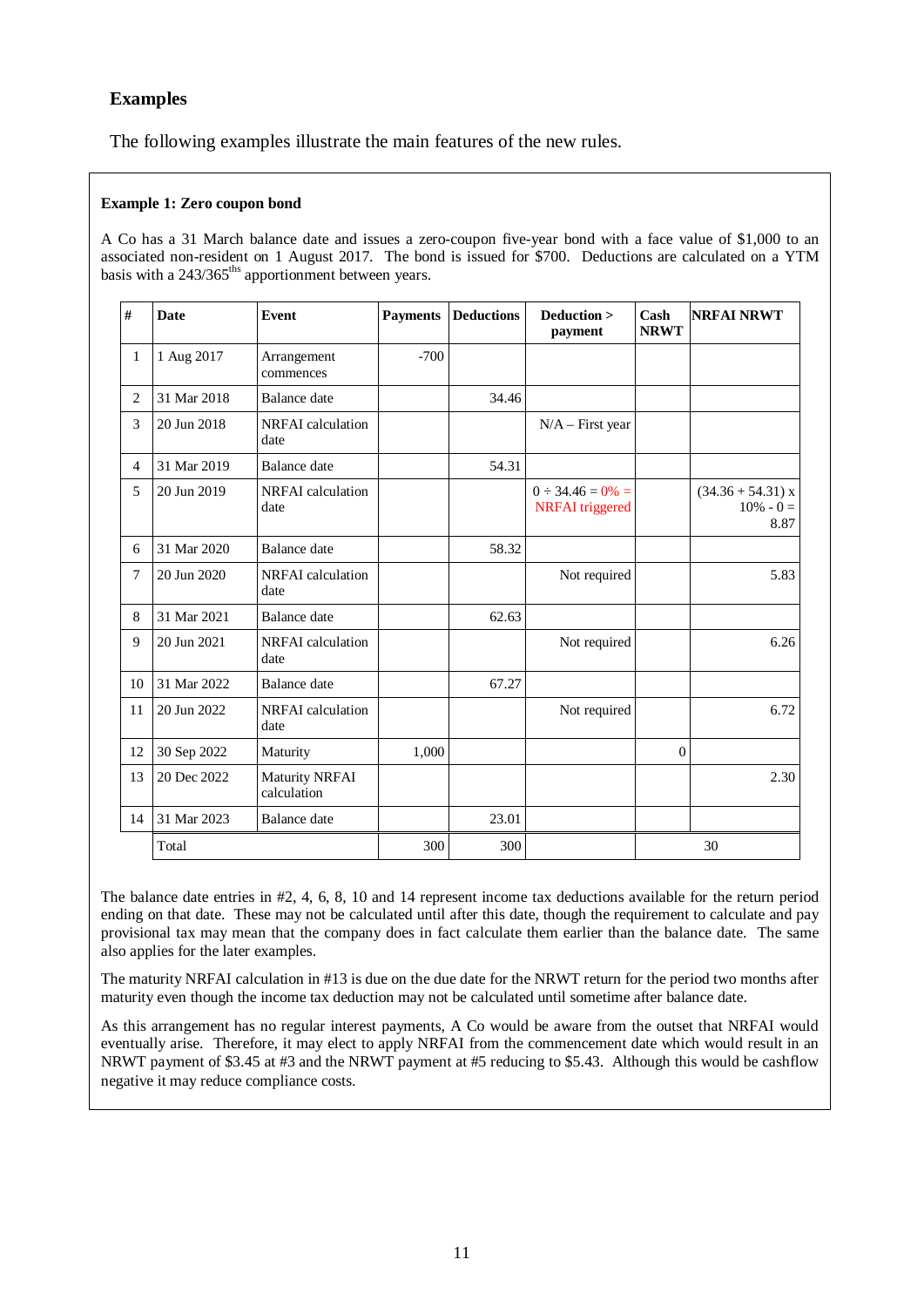#### **Example 2: Interest paid less than interest accruing**

B Co has a 31 March balance date and borrows NZ\$1,000 from an associated non-resident on 2 April 2017. B Co will pay \$60 of interest on 1 April each year and \$1,300 upon maturity on 1 April 2022. Deductions are calculated on a YTM basis with a  $364/365^{ths}$  apportionment between years.

| #              | <b>Date</b> | Event                                | <b>Payments</b> | <b>Deductions</b> | Deduction ><br>payment                               | Cash<br><b>NRWT</b>    | <b>NRFAI</b><br><b>NRWT</b>                                           |
|----------------|-------------|--------------------------------------|-----------------|-------------------|------------------------------------------------------|------------------------|-----------------------------------------------------------------------|
| $\mathbf{1}$   | 2 Apr 2017  | Arrangement<br>commences             | $-1,000$        |                   |                                                      |                        |                                                                       |
| 2              | 31 Mar 2018 | Balance date                         |                 | 108.03            |                                                      |                        |                                                                       |
| 3              | 1 Apr 2018  | Coupon date                          | 60              |                   |                                                      | 6                      |                                                                       |
| $\overline{4}$ | 20 Jun 2018 | NRFAI calculation<br>date            |                 |                   | $N/A$ – First year                                   |                        |                                                                       |
| 5              | 31 Mar 2019 | <b>Balance</b> date                  |                 | 113.55            |                                                      |                        |                                                                       |
| 6              | 1 Apr 2019  | Coupon date                          | 60              |                   |                                                      | 6                      |                                                                       |
| $\tau$         | 20 Jun 2019 | NRFAI calculation<br>date            |                 |                   | $120 \div 108.03 =$<br>111.1%                        |                        |                                                                       |
| $\,8\,$        | 31 Mar 2020 | <b>Balance</b> date                  |                 | 119.35            |                                                      |                        |                                                                       |
| 9              | 1 Apr 2020  | Coupon date                          | 60              |                   |                                                      | 6                      |                                                                       |
| 10             | 20 Jun 2020 | NRFAI calculation<br>date            |                 |                   | $180 \div 221.58 =$<br>$81.2\% = NRFAI$<br>triggered |                        | $(108.03 +$<br>$113.55 +$<br>$119.35$ ) x<br>$10\% - 18$<br>$= 16.09$ |
| 11             | 31 Mar 2020 | <b>Balance</b> date                  |                 | 125.78            |                                                      |                        |                                                                       |
| 12             | 1 Apr 2021  | Coupon date                          | 60              |                   |                                                      | Not<br>required        |                                                                       |
| 13             | 20 Jun 2021 | NRFAI calculation<br>date            |                 |                   | Not required                                         |                        | 12.58                                                                 |
| 14             | 31 Mar 2022 | <b>Balance</b> date                  |                 | 132.91            |                                                      |                        |                                                                       |
| 15             | 1 Apr 2022  | Maturity                             | 1,360           |                   |                                                      | <b>Not</b><br>required |                                                                       |
| 16             | 20 Jun 2022 | NRFAI calculation<br>date            |                 |                   | Not required                                         |                        | 13.29                                                                 |
| 17             | 20 Jul 2022 | <b>Maturity NRFAI</b><br>calculation |                 |                   |                                                      |                        | 0.04                                                                  |
| 18             | 31 Mar 2023 | Balance date                         |                 | 0.36              |                                                      |                        |                                                                       |
|                | Total       |                                      | 600             | 600               |                                                      |                        | 60                                                                    |

Although the interest payment at #9 is paid after the end of the March 2020 tax year, which is the first one NRFAI arises in, it is not expected the NRFAI 90% calculation will have been completed by this date as it is not yet due. This is the reason NRWT on a payments basis is still required; however credit is given for this in the 90% calculation.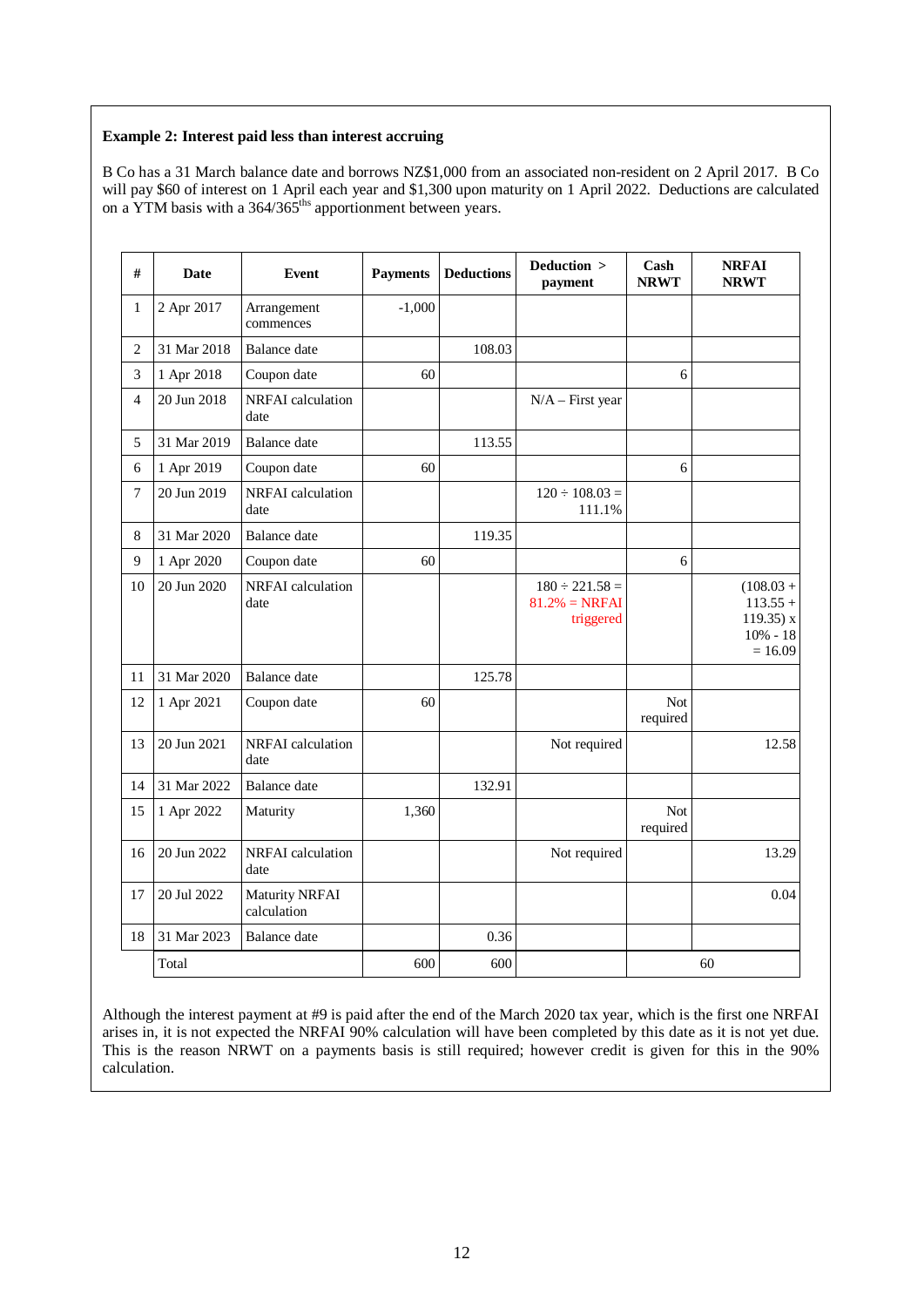### **Example 3: Interest accruing but not credited to account**

C Co has a 30 June balance date and a loan facility from an associated non-resident with an interest rate of 10% pa on the outstanding balance, payable at the demand of the lender. C Co draws down \$1,000 from this facility on 1 July 2017. The lender demands annual interest payments of \$100 for the first four years. The lender then stops demanding interest payments and the borrower does not credit them to the lender's account, although interest continues to accrue on an annually compounding basis. C Co calculates its expenditure from the facility under the IFRS financial reporting method.

| $\#$           | Date        | <b>Event</b>                     | <b>Payments</b>                 | <b>Accrued</b><br>interest | <b>Deductions</b> | Deduction ><br>payment                                      | Cash<br><b>NRWT</b>    | <b>NRFAI</b><br><b>NRWT</b> |
|----------------|-------------|----------------------------------|---------------------------------|----------------------------|-------------------|-------------------------------------------------------------|------------------------|-----------------------------|
| $\mathbf{1}$   | 1 Jul 2017  | Facility draw-down               | $-1,000$                        |                            |                   |                                                             |                        |                             |
| $\overline{2}$ | 30 Jun 2018 | <b>Balance</b> date              | 100                             |                            | 100               |                                                             | 10                     |                             |
| 3              | 20 Sep 2018 | <b>NRFAI</b> calculation<br>date |                                 |                            |                   | $N/A - First$<br>year                                       |                        |                             |
| $\overline{4}$ | 30 Jun 2019 | <b>Balance</b> date              | 100                             |                            | 100               |                                                             | 10                     |                             |
| 5              | 20 Sep 2019 | NRFAI calculation<br>date        |                                 |                            |                   | $200 \div 100 =$<br>200%                                    |                        |                             |
| 6              | 30 Jun 2020 | <b>Balance</b> date              | 100                             |                            | 100               |                                                             | 10                     |                             |
| 7              | 20 Sep 2020 | NRFAI calculation<br>date        |                                 |                            |                   | $300 \div 200 =$<br>150%                                    |                        |                             |
| 8              | 30 Jun 2021 | <b>Balance</b> date              | 100                             |                            | 100               |                                                             | 10                     |                             |
| 9              | 20 Sep 2021 | NRFAI calculation<br>date        |                                 |                            |                   | $400 \div 300 =$<br>133.3%                                  |                        |                             |
| 10             | 30 Jun 2022 | Balance date                     |                                 | 100                        | 100               |                                                             | $\theta$               |                             |
| 11             | 20 Sep 2022 | NRFAI calculation<br>date        |                                 |                            |                   | $400 \div 400 =$<br>100%                                    |                        |                             |
| 12             | 30 Jun 2023 | <b>Balance</b> date              |                                 | 110                        | 110               |                                                             | $\theta$               |                             |
| 13             | 20 Sep 2023 | NRFAI calculation<br>date        |                                 |                            |                   | $400 \div 510 =$<br>$78.4\% =$<br><b>NRFAI</b><br>triggered |                        | 610 x 10%<br>$-40=21$       |
| 14             | 30 Jun 2024 | <b>Balance</b> date              |                                 | 121                        | 121               |                                                             | <b>Not</b><br>required |                             |
| 15             | 20 Sep 2024 | NRFAI calculation<br>date        |                                 |                            |                   | Not required                                                |                        | 12.10                       |
|                | Total       |                                  | 400<br>(excluding<br>principal) | 331                        | 731               |                                                             |                        | 73.10                       |

Even if C Co started paying interest again, this arrangement would stay in NRFAI. If it wanted to eliminate NRFAI it would need to repay the loan and replace it with a new one.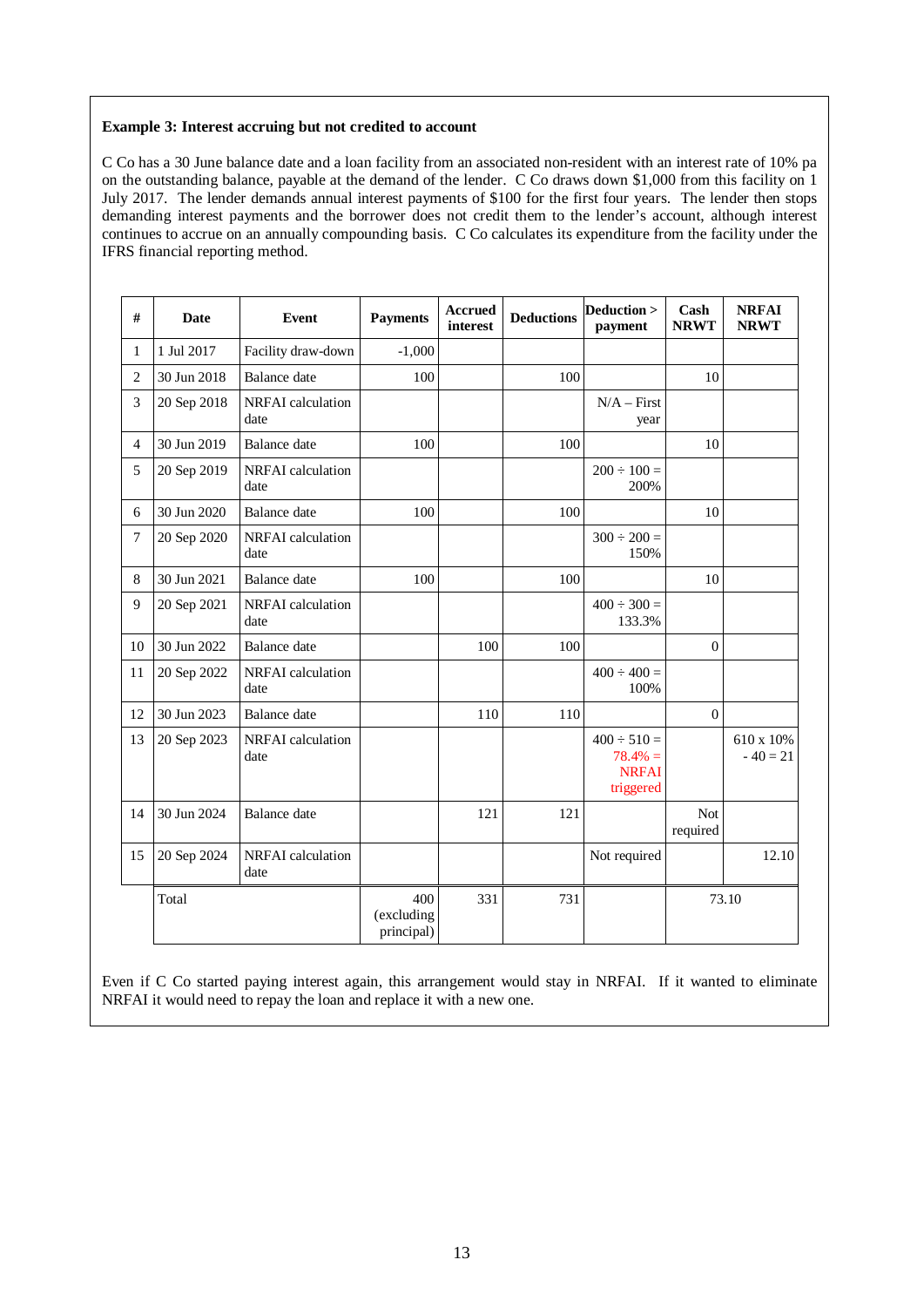#### **Example 4: Arrangements entered into before application date**

D Co has three separate loans from its non-resident parent. All three loans were for \$2,000 and were drawn down on 1 April 2015 with no periodic interest payments and a single repayment amount of \$2,500 on 31 March 2020. Due to its 31 March balance date, the NRFAI rules apply to D Co from 1 April 2017. On 1 April 2017 Loan 1 continues as originally intended, Loan 2 is repaid at the amount accrued on that date and replaced by a new loan that has annual interest payments and is repaid on 31 March 2020 and Loan 3 is restructured to have annual interest payments on 31 March each year for interest accrued after 1 April 2017 with the balance repaid upon maturity.

| #            | Date        | Event                                     | <b>Payments</b> | <b>Deductions</b> | Deduction ><br>payment                                   | Cash<br><b>NRWT</b>    | <b>NRFAI</b><br><b>NRWT</b>                                              |
|--------------|-------------|-------------------------------------------|-----------------|-------------------|----------------------------------------------------------|------------------------|--------------------------------------------------------------------------|
| $\mathbf{1}$ | 1 Apr 2015  | Arrangement<br>commences                  | $-2,000$        |                   |                                                          |                        |                                                                          |
| 2            | 31 Mar 2016 | Balance date                              | $\Omega$        | 91.28             |                                                          | $\theta$               |                                                                          |
| 3            | 31 Mar 2017 | Balance date                              | $\theta$        | 95.45             |                                                          | $\theta$               |                                                                          |
| 4            | 1 Apr 2017  | NRFAI rules apply                         |                 |                   |                                                          |                        |                                                                          |
| 5            | 31 Mar 2018 | Balance date                              | $\overline{0}$  | 99.80             |                                                          | $\theta$               |                                                                          |
| 6            | 20 Jun 2018 | NRFAI calculation<br>date                 |                 |                   | $N/A - First$<br>year                                    |                        |                                                                          |
| 7            | 31 Mar 2019 | Balance date                              | $\theta$        | 104.36            |                                                          |                        |                                                                          |
| 8            | 20 Jun 2019 | NRFAI calculation<br>date                 |                 |                   | $0 \div 99.80 =$<br>$0\% =$<br><b>NRFAI</b><br>triggered |                        | $(91.28 +$<br>$95.45 +$<br>$99.80 +$<br>$104.36$ ) x<br>10%<br>$= 39.09$ |
| $\mathbf Q$  | 31 Mar 2020 | Maturity                                  | 2,500           | 109.12            |                                                          | <b>Not</b><br>required |                                                                          |
| 10           | 20 Jun 2020 | <b>Maturity NRFAI</b><br>calculation date |                 |                   | Not required                                             |                        | 10.91                                                                    |
|              | Total       |                                           | 500             | 500               |                                                          | 50.00                  |                                                                          |

#### *Loan 1:*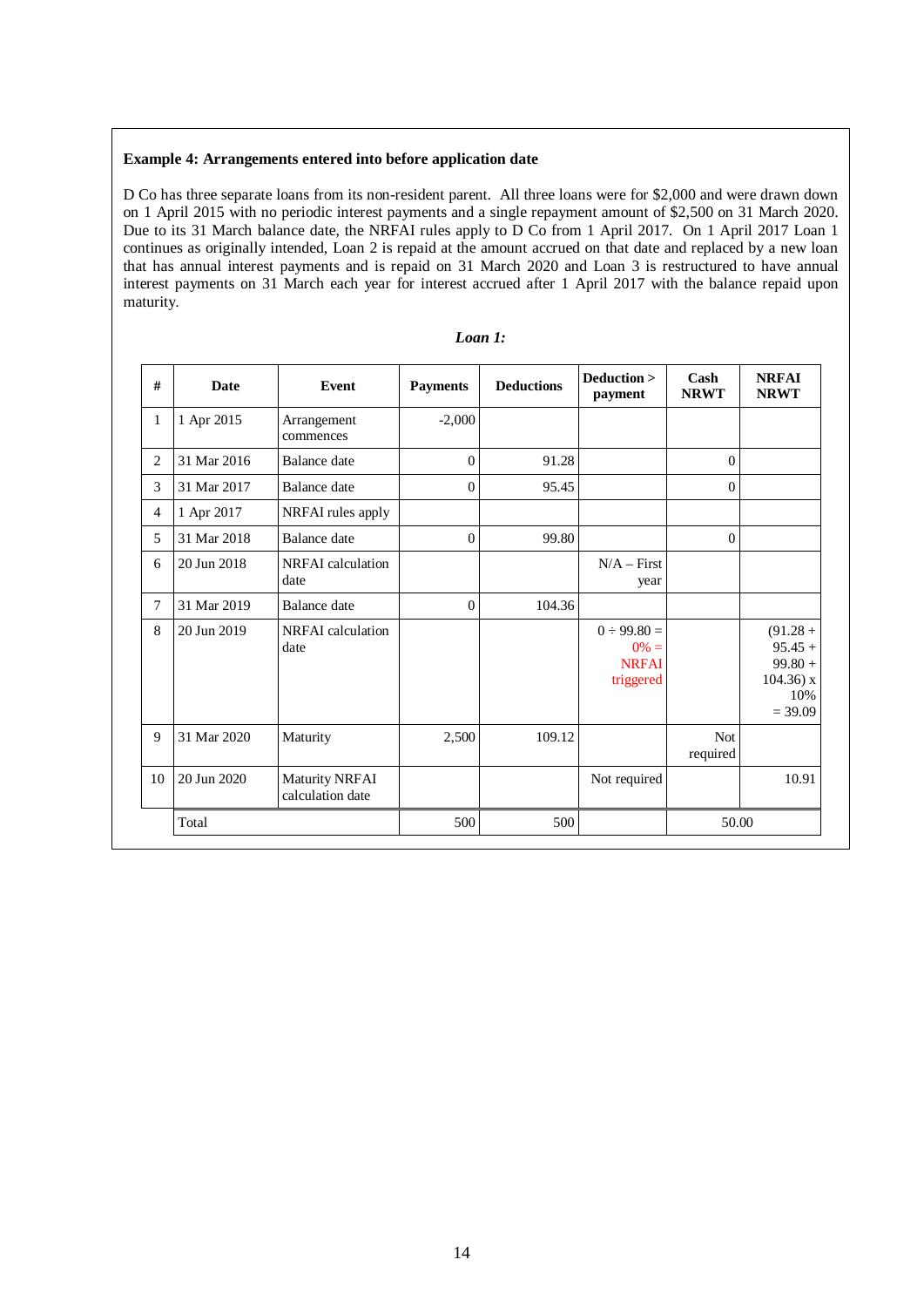| #              | <b>Date</b> | <b>Event</b>                              | <b>Payments</b> | <b>Deductions</b> | Deduction ><br>payment                          | Cash<br><b>NRWT</b> | <b>NRFAI</b><br><b>NRWT</b> |
|----------------|-------------|-------------------------------------------|-----------------|-------------------|-------------------------------------------------|---------------------|-----------------------------|
| $\mathbf{1}$   | 1 Apr 2015  | Arrangement<br>commences                  | $-2,000$        |                   |                                                 |                     |                             |
| $\overline{c}$ | 31 Mar 2016 | Balance date                              | $\Omega$        | 91.28             |                                                 | $\Omega$            |                             |
| 3              | 31 Mar 2017 | Balance date                              | $\Omega$        | 95.45             |                                                 | $\Omega$            |                             |
| 4a             | 1 Apr 2017  | NRFAI rules apply<br>- loan 2 repaid      | 2,186.72        |                   |                                                 | 18.67               |                             |
| 4 <sub>b</sub> | 1 Apr 2017  | NRFAI rules apply<br>- new loan drawn     | $-2,186.72$     |                   |                                                 |                     |                             |
| 5              | 31 Mar 2018 | Balance date                              | 99.80           | 99.80             |                                                 | 9.98                |                             |
| 6              | 20 Jun 2018 | NRFAI calculation<br>date                 |                 |                   | $N/A - First$<br>year                           |                     |                             |
| 7              | 31 Mar 2019 | Balance date                              | 99.80           | 99.80             |                                                 | 9.98                |                             |
| 8              | 20 Jun 2019 | NRFAI calculation<br>date                 |                 |                   | $(99.80 +$<br>$99.80$ ) ÷<br>99.80<br>$= 200\%$ |                     |                             |
| 9              | 31 Mar 2020 | Maturity new loan                         | 2,286.52        | 99.80             |                                                 | 9.98                |                             |
| 10             | 20 Jun 2020 | <b>Maturity NRFAI</b><br>calculation date |                 |                   |                                                 |                     |                             |
|                | Total       |                                           | 486.13          | 486.13            |                                                 | 48.61               |                             |

### *Loan 2 & new loan:*

### *Loan 3:*

| #              | <b>Date</b> | Event                                     | <b>Payments</b> | <b>Deductions</b> | Deduction ><br>payment                           | Cash<br><b>NRWT</b> | <b>NRFAI</b><br><b>NRWT</b> |
|----------------|-------------|-------------------------------------------|-----------------|-------------------|--------------------------------------------------|---------------------|-----------------------------|
| 1              | 1 Apr 2015  | Arrangement<br>commences                  | $-2,000$        |                   |                                                  |                     |                             |
| $\overline{2}$ | 31 Mar 2016 | Balance date                              | $\overline{0}$  | 91.28             |                                                  | $\Omega$            |                             |
| 3              | 31 Mar 2017 | Balance date                              | $\overline{0}$  | 95.45             |                                                  | $\Omega$            |                             |
| 4              | 1 Apr 2017  | NRFAI rules apply                         |                 |                   |                                                  |                     |                             |
| 5              | 31 Mar 2018 | Balance date                              | 99.80           | 99.80             |                                                  | 9.98                |                             |
| 6              | 20 Jun 2018 | NRFAI calculation<br>date                 |                 |                   | $N/A - First$<br>year                            |                     |                             |
| 7              | 31 Mar 2019 | Balance date                              | 99.80           | 99.80             |                                                  | 9.98                |                             |
| 8              | 20 Jun 2019 | NRFAI calculation<br>date                 |                 |                   | $(99.80 +$<br>$99.80 \div$<br>99.80<br>$= 200\%$ |                     |                             |
| 9              | 31 Mar 2020 | Maturity                                  | 2,286.52        | 99.80             |                                                  | 28.65               |                             |
| 10             | 20 Jun 2020 | <b>Maturity NRFAI</b><br>calculation date |                 |                   |                                                  |                     |                             |
|                | Total       |                                           | 486.13          | 486.13            |                                                  | 48.61               |                             |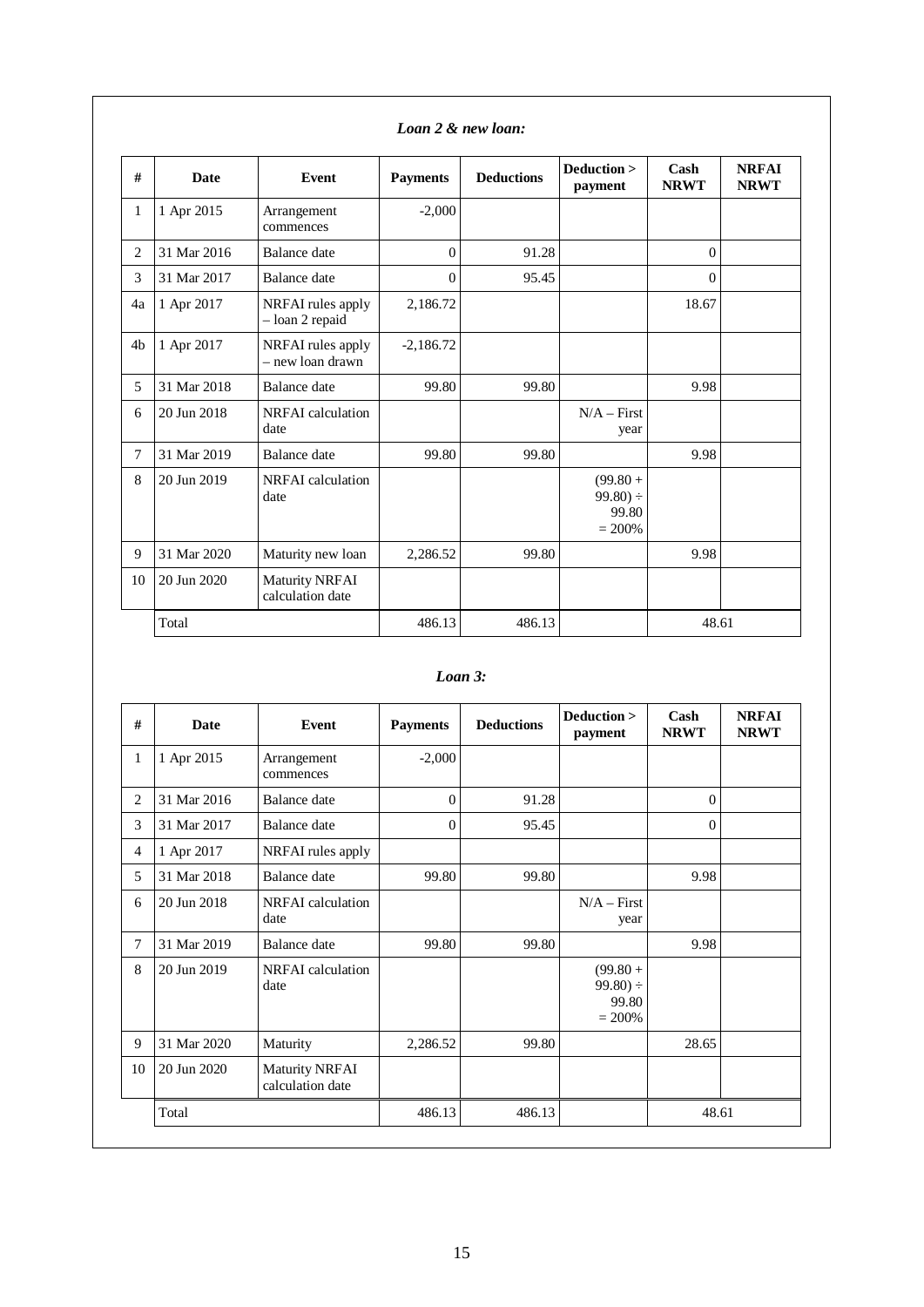#### **Example 5: Foreign currency borrowing:**

E Co has a 31 March balance date and borrows US\$1,000 from an associated non-resident on 2 April 2017. E Co will pay US\$60 of interest on 1 April each year and US\$1,300 upon maturity on 1 April 2022. Deductions are calculated on a YTM basis with a  $364/365^{\text{ths}}$  apportionment between years.

Assume the exchange rates shown in the table below:

| $\mathbf{1}$             | $\overline{2}$ | 3                        | $\overline{\mathbf{4}}$ | 5                                                 | 6                      | 7                                         | 8                                        | 9                | 10                               | 11                                                                       | 12                           |
|--------------------------|----------------|--------------------------|-------------------------|---------------------------------------------------|------------------------|-------------------------------------------|------------------------------------------|------------------|----------------------------------|--------------------------------------------------------------------------|------------------------------|
|                          |                |                          |                         | <b>Calculating whether</b><br><b>NRFAI</b> arises |                        |                                           | <b>Calculating US\$</b><br>tax liability |                  | Converting tax liability to NZ\$ |                                                                          |                              |
| #                        | Date           | Event                    | Payments<br>(US\$)      | Deductions<br>(US\$)                              | Deduction ><br>payment | $\frac{\text{Cash}}{\text{NRWT}}$<br>(US) | NRFAI<br>NRWT<br>(US\$)                  | Exchange<br>rate | Payments<br>$(XZ\$               | $\begin{array}{c} \text{Cash} \\ \text{NRWT} \\ \text{NZ\$} \end{array}$ | <b>THEAL</b><br>TANT<br>TANT |
| 1                        | 2 Apr 17       | Arrangement<br>commences | $-1,000$                |                                                   |                        |                                           |                                          | 0.80             | $-1,250$                         |                                                                          |                              |
| $\overline{c}$           | 31 Mar 18      | <b>Balance</b> date      |                         | 108.03                                            |                        |                                           |                                          | 0.79             |                                  |                                                                          |                              |
| 3                        | 1 Apr 18       | Coupon date              | 60                      |                                                   |                        | 6                                         |                                          | 0.79             | 75.95                            | 7.60                                                                     |                              |
| $\overline{\mathcal{L}}$ | 20 Jun 18      | <b>NRFAI</b>             |                         |                                                   | $N/A -$                |                                           |                                          | 0.76             |                                  |                                                                          |                              |
|                          |                | calculation date         |                         |                                                   | First year             |                                           |                                          |                  |                                  |                                                                          |                              |
| 5                        | 1 Mar 19       | Balance date             |                         | 113.55                                            |                        |                                           |                                          | 0.56             |                                  |                                                                          |                              |
| 6                        | 1 Apr 19       | Coupon date              | 60                      |                                                   |                        | 6                                         |                                          | 0.56             | 107.14                           | 10.71                                                                    |                              |
| 7                        | 20 Jun 19      | <b>NRFAI</b>             |                         |                                                   | $120 \div$             |                                           |                                          | 0.64             |                                  |                                                                          |                              |
|                          |                | calculation date         |                         |                                                   | $108.03 =$             |                                           |                                          |                  |                                  |                                                                          |                              |
|                          |                |                          |                         |                                                   | 111.1%                 |                                           |                                          |                  |                                  |                                                                          |                              |
| 8                        | 31 Mar 20      | <b>Balance</b> date      |                         | 119.35                                            |                        |                                           |                                          | 0.71             |                                  |                                                                          |                              |
| 9                        | 1 Apr 20       | Coupon date              | 60                      |                                                   |                        | 6                                         |                                          | 0.71             | 84.51                            | 8.45                                                                     |                              |
| 10                       | 20 Jun 20      | <b>NRFAI</b>             |                         |                                                   | $180 \div$             |                                           | $(108.03 +$                              | 0.71             |                                  |                                                                          | 22.66                        |
|                          |                | calculation date         |                         |                                                   | $221.58 =$             |                                           | $113.55 +$                               |                  |                                  |                                                                          |                              |
|                          |                |                          |                         |                                                   | $81.2% =$              |                                           | $119.35$ ) x                             |                  |                                  |                                                                          |                              |
|                          |                |                          |                         |                                                   | <b>NRFAI</b>           |                                           | $10\% - 18$                              |                  |                                  |                                                                          |                              |
|                          |                |                          |                         |                                                   | triggered              |                                           | $=16.09$                                 |                  |                                  |                                                                          |                              |
| 11                       | 31 Mar 21      | <b>Balance</b> date      |                         | 125.78                                            |                        |                                           |                                          | 0.76             |                                  |                                                                          |                              |
| 12                       | 1 Apr 21       | Coupon date              | 60                      |                                                   |                        | <b>Not</b>                                |                                          | 0.76             | 78.95                            |                                                                          |                              |
|                          |                |                          |                         |                                                   |                        | required                                  |                                          |                  |                                  |                                                                          |                              |
| $\overline{13}$          | 20 Jun 21      | <b>NRFAI</b>             |                         |                                                   | Not                    |                                           | 12.58                                    | 0.81             |                                  |                                                                          | 15.53                        |
|                          |                | calculation date         |                         |                                                   | required               |                                           |                                          |                  |                                  |                                                                          |                              |
| 14                       | 31 Mar 22      | <b>Balance</b> date      |                         | 132.91                                            |                        |                                           |                                          | 0.82             |                                  |                                                                          |                              |
| $\overline{15}$          | $1$ Apr 22     | Maturity                 | 1,360                   |                                                   |                        | Not                                       |                                          | 0.82             | 1,658.54                         |                                                                          |                              |
|                          |                |                          |                         |                                                   |                        | required                                  |                                          |                  |                                  |                                                                          |                              |
| 16                       | 20 Jun 22      | <b>NRFAI</b>             |                         |                                                   | <b>Not</b>             |                                           | 13.29                                    | 0.80             |                                  |                                                                          | 16.61                        |
|                          |                | calculation date         |                         |                                                   | required               |                                           |                                          |                  |                                  |                                                                          |                              |
| 17                       | $20$ Jul $22$  | Maturity NRFAI           |                         |                                                   |                        |                                           | 0.04                                     | 0.80             |                                  |                                                                          | 0.05                         |
|                          |                | calculation              |                         |                                                   |                        |                                           |                                          |                  |                                  |                                                                          |                              |
| 18                       | 31 Mar $23$    | <b>Balance</b> date      |                         | 0.36                                              |                        |                                           |                                          | 0.84             |                                  |                                                                          |                              |
|                          | Total          |                          | 600                     | 600                                               |                        | 60                                        |                                          |                  | 755.09                           | 81.61                                                                    |                              |

Notes:

• These US\$ calculations are identical to the NZ\$ borrowing in example 2 except the NRWT amount needs to be converted to NZ\$ as shown in the four rightmost columns.

- The income tax deduction shown in column 5 is calculated in US\$ before being converted into NZ\$. This conversion is not shown in the table above.
- Following these rules NRWT of NZ\$81.61 is paid. This compares to NRWT under the existing payment basis NRWT rules of NZ\$78.54. Whether the NRFAI rules result in higher or lower NZ\$ NRWT will depend on how exchange rates move over the term of the arrangement.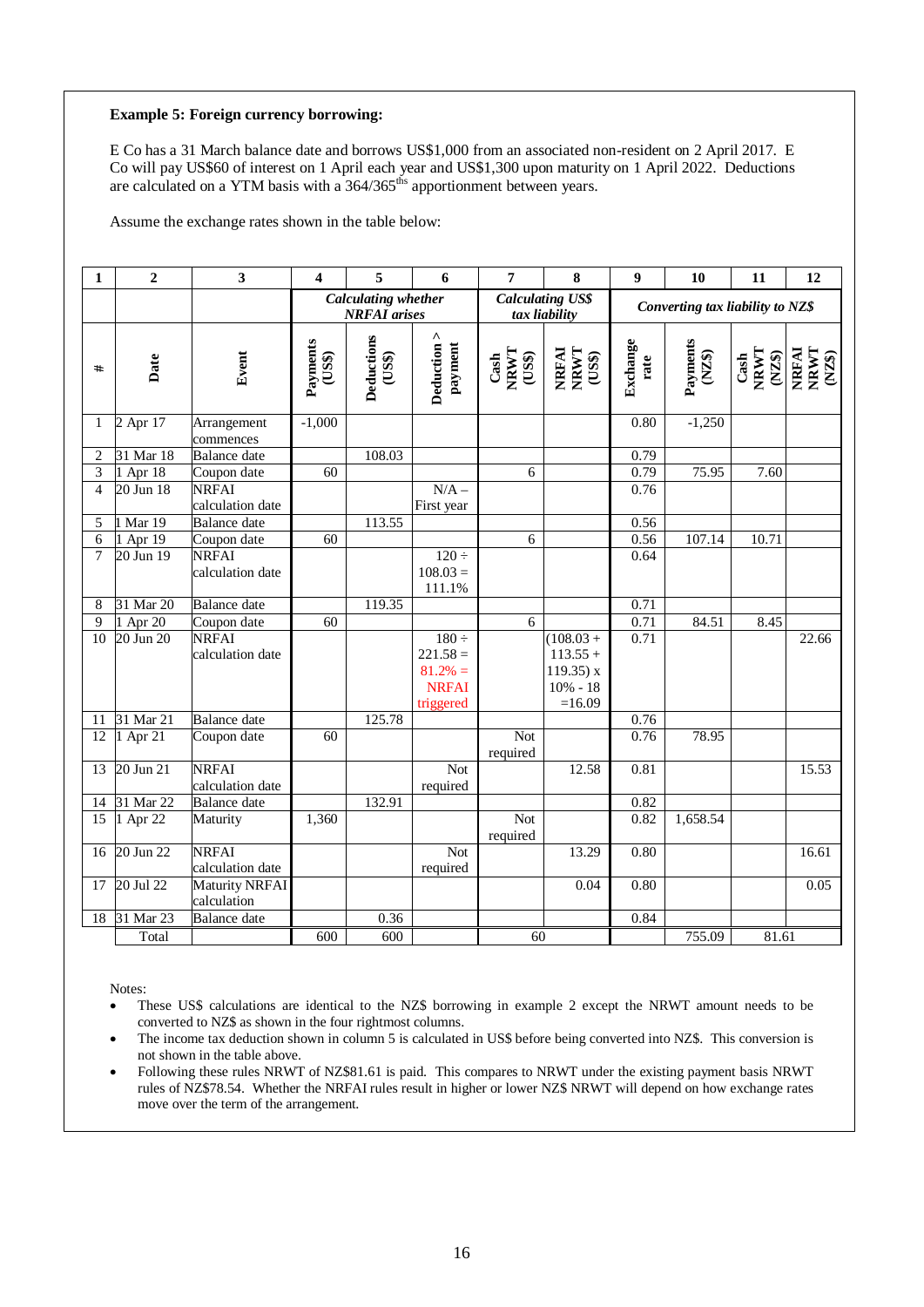Officials agreed in the Officials' report to the bill that introduced these rules to provide novation examples which are set out below. Some of the facts in these examples appear noncommercial but are provided to illustrate how the NRFAI rules would apply.

#### **Example 6: Novation – borrower pays less than face value**

NZ Co borrows \$1,000 from its non-resident parent US Co with annual interest payments of \$50 and the principal repaid upon maturity in 10 years.

For each of the first three years NZ Co pays \$50 interest and withholds \$5 of NRWT. As NZ Co's interest deductions and payments match, the deferral calculation is not triggered so NRFAI does not arise.

At the start of year four NZ Co pays NZ Sub Co, a related party, \$800 to take over its obligation under the loan. NZ Co is no longer party to the financial arrangement so completes a base price adjustment that shows \$200 of income. NZ Sub Co spreads the \$200 difference between the amount it received and the principal repayment over the remaining six years of the arrangement.

At the end of year four NZ Sub Co pays \$50 interest and withholds NRWT. The deferral calculation at the end of year four is treated as more than 90% under section RF 2C(6). The deferral calculation at the end of year five does not include any portion of the \$200 deduction as this amount is expenditure that is not, and will not be, received by US Co so is excluded under section RF 12D(3).

#### **Example 7: Novation – borrower pays more than face value**

NZ Co borrows \$1,000 from its non-resident parent US Co with annual interest payments of \$50 and the principal repaid upon maturity in 10 years.

For each of the first three years NZ Co pays \$50 interest and withholds \$5 of NRWT. As NZ Co's interest deductions and payments match the deferral calculation is not triggered so NRFAI does not arise.

At the start of year four NZ Co pays NZ Sub Co, a related party, \$1,200 to take over its obligation under the loan. NZ Co is no longer party to the financial arrangement so completes a base price adjustment that shows a \$200 deduction. NZ Sub Co spreads the \$200 difference between the amount they received and the principal repayment over the remaining six years of the arrangement.

At the end of year four NZ Sub Co pays \$50 interest and withholds NRWT. The deferral calculation at the end of year four is treated as more than 90% under section RF 2C(6). The deferral calculation at the end of year five and each subsequent year shows cumulative payments exceed cumulative deductions so NRFAI is never triggered and NRWT remains on a payments basis.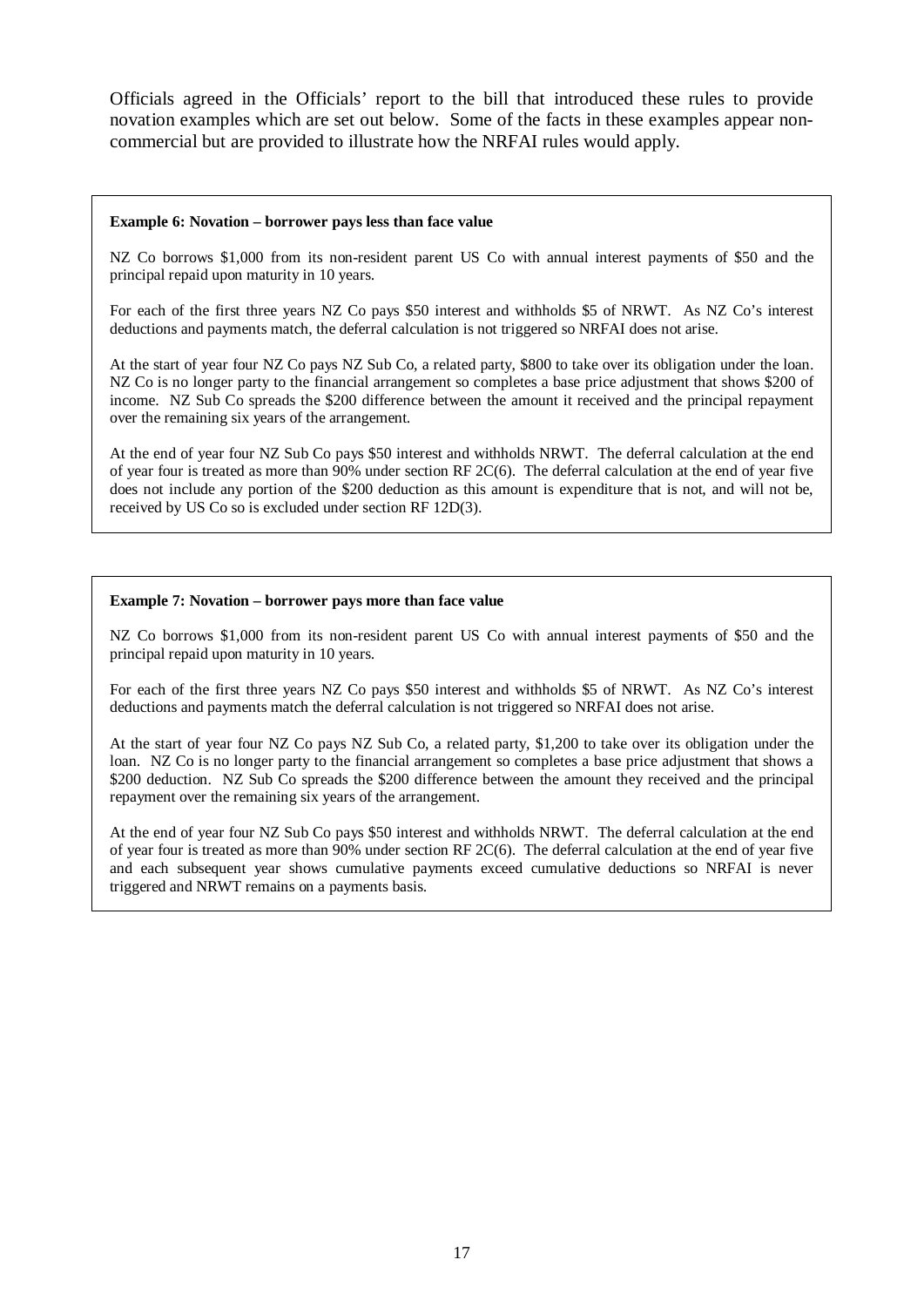### **Example 8: Assignment**

NZ Co borrows \$1,000 from its non-resident parent US Co with no annual interest payments and \$2,000 repaid upon maturity in 10 years. The YTM spread is:

| Year           | <b>Cashflow</b> | <b>Deduction</b> | <b>Accrued</b><br>balance |
|----------------|-----------------|------------------|---------------------------|
| $\overline{0}$ | 1,000           |                  | 1,000.00                  |
| 1              | 0               | 71.77            | 1,071.77                  |
| $\overline{2}$ | 0               | 76.92            | 1,148.70                  |
| 3              | $\overline{0}$  | 82.45            | 1,231.14                  |
| 4              | $\overline{0}$  | 88.36            | 1,319.51                  |
| 5              | $\overline{0}$  | 94.71            | 1,414.21                  |
| 6              | $\overline{0}$  | 101.50           | 1,515.72                  |
| 7              | $\overline{0}$  | 108.79           | 1,624.50                  |
| 8              | $\overline{0}$  | 116.60           | 1,741.10                  |
| 9              | $\theta$        | 124.96           | 1,866.07                  |
| 10             | $-2,000$        | 133.93           | 0.00                      |

The deferral calculation at the end of year 1 is treated as more than 90% but at the end of year two is 0% so NRFAI is triggered. NRFAI at year two, including the first year adjustment, is \$148.69 so NRWT of \$14.87 is paid.

At the start of year three US Sub Co, a related party, pays US Co \$1,100 to take over its rights in the loan. At the end of year three NZ Co is still party to the same arrangement and it is still a related party debt so they pay NRWT of \$8.25 on the deemed income of \$82.45 for the year.

At the end of the arrangement US Co will have derived \$100 profit with \$15.39 of NRWT withheld while US Sub Co will have derived \$900 profit with \$84.61 of NRWT withheld. This difference arises as the amount paid by US Sub Co for the assignment is less than the accrued value at the time of the assignment.

### *Defining when payments are to a related person*

New Zealand borrowers that meet the requirements of section RF 12(1)(a) can pay AIL on a payment of interest that is NRPI. When AIL is paid, this NRPI qualifies for a zero-rate of NRWT. The requirements of section RF  $12(1)(a)$  include that the borrower is not associated with the lender, unless the borrower is a member of a New Zealand banking group.

### *Back-to-back loans and multi-party arrangements*

Before the enactment of the new rules the NRWT and AIL rules did not "look through" to the ultimate lender to a New Zealand borrower. Leaving aside the possible application of the general anti-avoidance provision, this allowed a New Zealand borrower to interpose one or more third parties into what would otherwise be a loan from an associated person. An example of this type of arrangement is a back-to-back loan.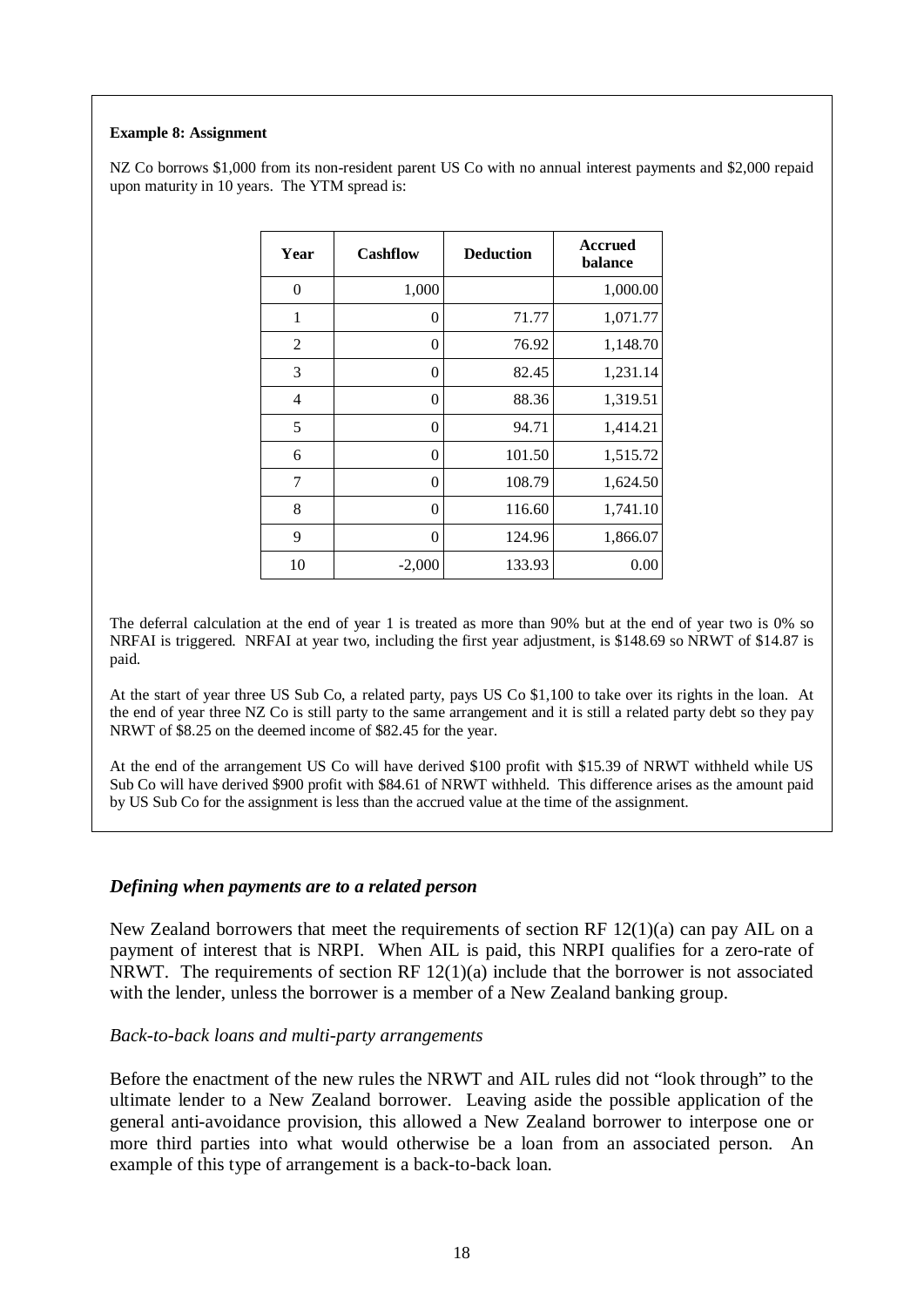Arrangements have also been entered into that are not back-to-back loans in the conventional sense but which also involve indirect funding by a non-resident lender to a resident associated borrower without the imposition of NRWT, while maintaining an income tax deduction calculated under the financial arrangement rules.

Amendments now define these back-to-back loans and multi-party arrangements as "indirect associated funding" if they are entered into with the purpose or effect that the borrower incurs financial arrangement expenditure and the associate does not derive non-resident passive income from the borrower. Interest payments on indirect associated funding are ineligible for AIL and the New Zealand-resident (or New Zealand branch of a non-resident) borrower will have to consider whether NRFAI arises if interest payments on indirect associated funding have an inappropriate amount of deferral compared with income tax deductions.

Indirect associated funding arises when a non-resident associate of a New Zealand borrower provides funding, directly or indirectly, to a third party so it can be provided to the New Zealand borrower or to reimburse the third party for funds provided to the New Zealand borrower. This also applies to arrangements where part of the funding is provided by an associated non-resident and part is provided by the third party. This is achieved by treating any amount lent by or repaid to the associate as being lent directly to the New Zealand borrower rather than the third party. Any interest payments made by the New Zealand borrower to the third party are treated as being made by the New Zealand borrower to the third party as agent for the associate, to the extent they are attributable to money lent by the associate.

The amendments capture all arrangements involving a New Zealand borrower, third party and an associated non-resident if there is some linkage between the two amounts of funding provided, but not arrangements where there is no linkage, other than the existence of a common third party.

If a borrower does not withhold NRWT on an indirect funding arrangement the direct lender will be required to do so (even if they are themselves a New Zealand resident). This is consistent with the existing treatment of NRWT not being withheld by a payer, aside from the following points:

- The direct lender will not have an obligation to deduct NRWT from the payment received if they have taken actions to confirm this is not a back-to-back loan but have incorrect information. For example if the borrower incorrectly represents that this is not a back-to-back loan.
- If the arrangement has insufficient interest payments that result in the NRFAI deferral calculation for the borrower being less than 90%, the borrower is required to pay NRWT on the NRFAI. The direct lender cannot be expected to know that this arrangement is NRFAI or the amount of NRFAI calculated so will continue to have the same obligations as above on any interest payments received. Any NRWT withheld by the direct lender on a payments basis will be available to the borrower and/or indirect lender to meet any NRWT liability arising on an NRFAI basis.
- In the event that the above NRWT was not withheld/paid by the relevant parties Inland Revenue would commence collection activity consistent with other debts. Inland Revenue would generally seek to collect this tax from the borrower or the indirect lender in the first instance before seeking to collect from the direct lender and would not seek to recover this tax from the direct lender when they did not originally have an obligation to withhold under the principles above.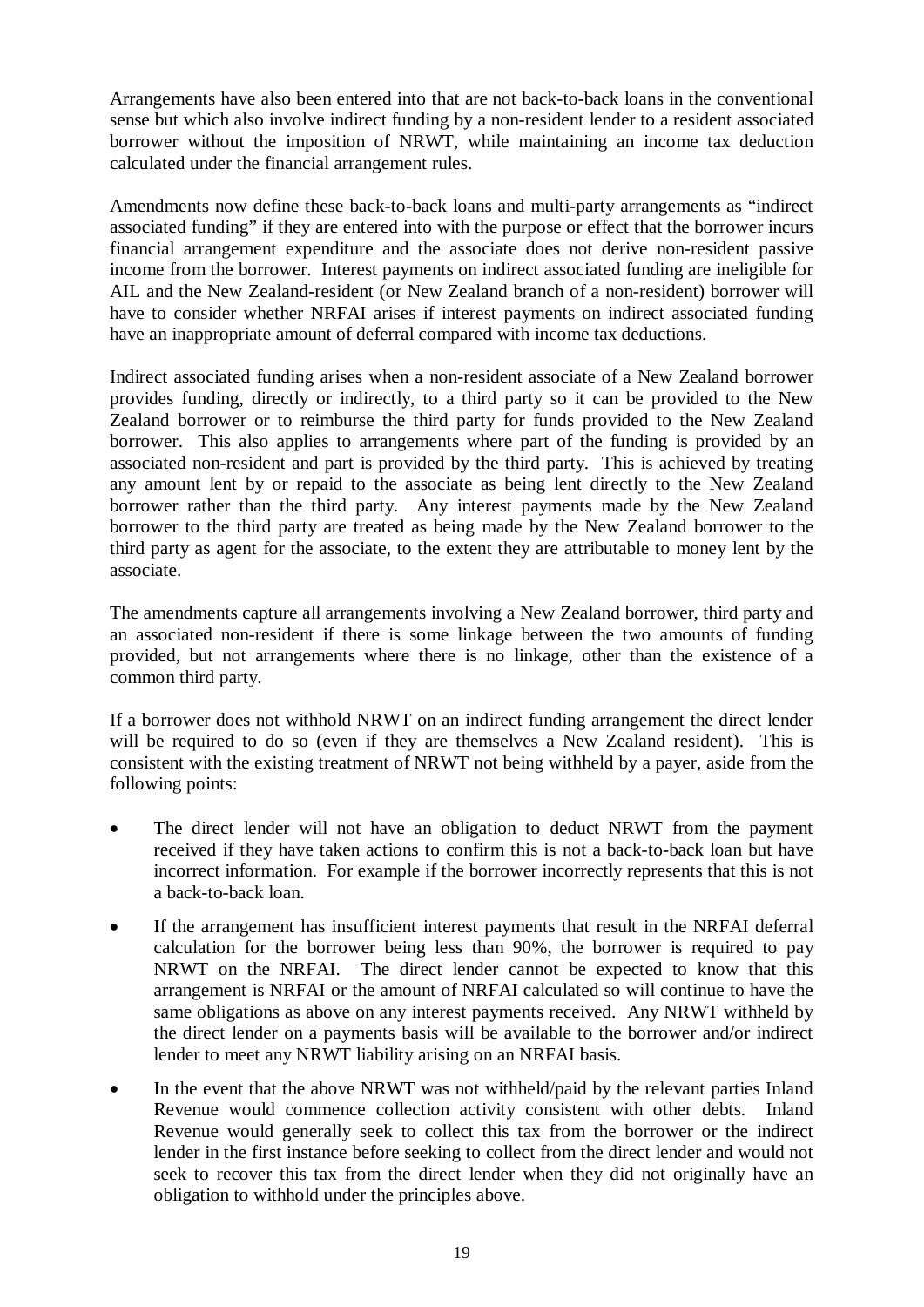#### **Example 9: Commercial arrangement**

Foreign Parent has \$1,000,000 on deposit with Australian Bank while its subsidiary, NZ Sub, has a \$500,000 loan from Australian Bank NZ Branch. Both the deposit and loan are on independent arm's length terms. Withdrawal of the deposit will have no effect on the loan, and the deposit is not security for the loan's repayment. In this case, Foreign Parent is not considered to have provided this deposit so that Australian Bank could lend it to NZ Sub. Therefore, this is not indirect associated funding.

#### **Example 10: Back-to-back loan**

NZ Co has a \$1,000,000 loan from NZ Bank on which it pays 5% interest. NZ Co's parent, Aus Hold Co has a \$700,000 deposit with Aus Bank, the Australian parent of NZ Bank on which it receives 4.9% interest. Bank lending documents show NZ Co pays 5%, instead of 6% charged to other borrowers, due to Aus Hold Co's deposit, and withdrawal of the deposit triggers a right for the Bank to demand repayment of, or to increase the interest rate on, the loan. The new provisions impose NRWT as follows. This analysis would also apply if NZ Bank were instead a branch of Aus Bank.

This arrangement is treated as an indirect funding arrangement with a \$700,000 loan from Aus Hold Co (the indirect lender) to NZ Co (the borrower) and a \$300,000 loan from NZ Bank (the direct lender) to NZ Co. NZ Co makes \$50,000 annual interest payments (the first interest payment) to NZ Bank and Aus Bank makes \$34,300 annual interest payments (the second interest payment) to Aus Hold Co. The first interest payment is treated as a \$34,300 interest payment from NZ Co to NZ Bank as agent for Aus Hold Co on which the borrower must withhold NRWT and a \$15,700 interest payment from NZ Co to NZ Bank which is treated in the standard manner (NZ Bank has an RWT exemption certificate so no RWT is withheld; however, this is assessable income to NZ Bank). The second interest payment from Aus Bank to Aus Hold Co is treated as a payment of money held as an agent so no NRWT or AIL is required.

If NZ Co did not withhold NRWT NZ Bank would be required to pay NRWT on \$34,300 of the \$50,000 interest payment it received from NZ Co.

#### **Example 11: NRFAI and obligations on the direct lender**

NZ Co has a 31 March balance date and borrows NZ\$1,000 from a third party finance company (NZ Finance Co) on 2 April 2017. This example uses the same figures from example 2. NZ Co will pay \$60 of interest on 1 April each year and \$1,300 upon maturity on 1 April 2022. Deductions are calculated on a YTM basis with a 364/365ths apportionment between years. On 2 April 2017 NZ Finance Co also borrows \$1,000 from NZ Co's non-resident parent with interest of \$55 on 1 April each year and \$1,300 upon maturity on 1 April 2022. NZ Finance Co is a NZ resident with an RWT exemption certificate.

Assuming these two loans are back-to-back loans, this will be an indirect associated funding arrangement so NZ Co is required to withhold \$5.50 of NRWT (assuming 10% is the appropriate withholding tax rate for a payment by NZ Co to its parent) on each \$60 interest payment to NZ Finance Co. The NRWT is \$5.50 as only \$55 of the \$60 interest payment is treated as received on behalf of NZ Co's non-resident parent. The terms of the loan between NZ Co and NZ Finance Co require NZ Co to gross the interest payments up so that NZ Finance Co continues to receive \$60. On 20 June 2020 NZ Co advises NZ Finance Co that this arrangement has triggered the NRFAI rules and that NRWT will no longer be withheld on the remaining interest payments. NZ Co will be required to pay NRWT to Inland Revenue on the NRFAI arising and neither NZ Co or NZ Finance Co will pay NRWT on the interest payments to NZ Finance Co.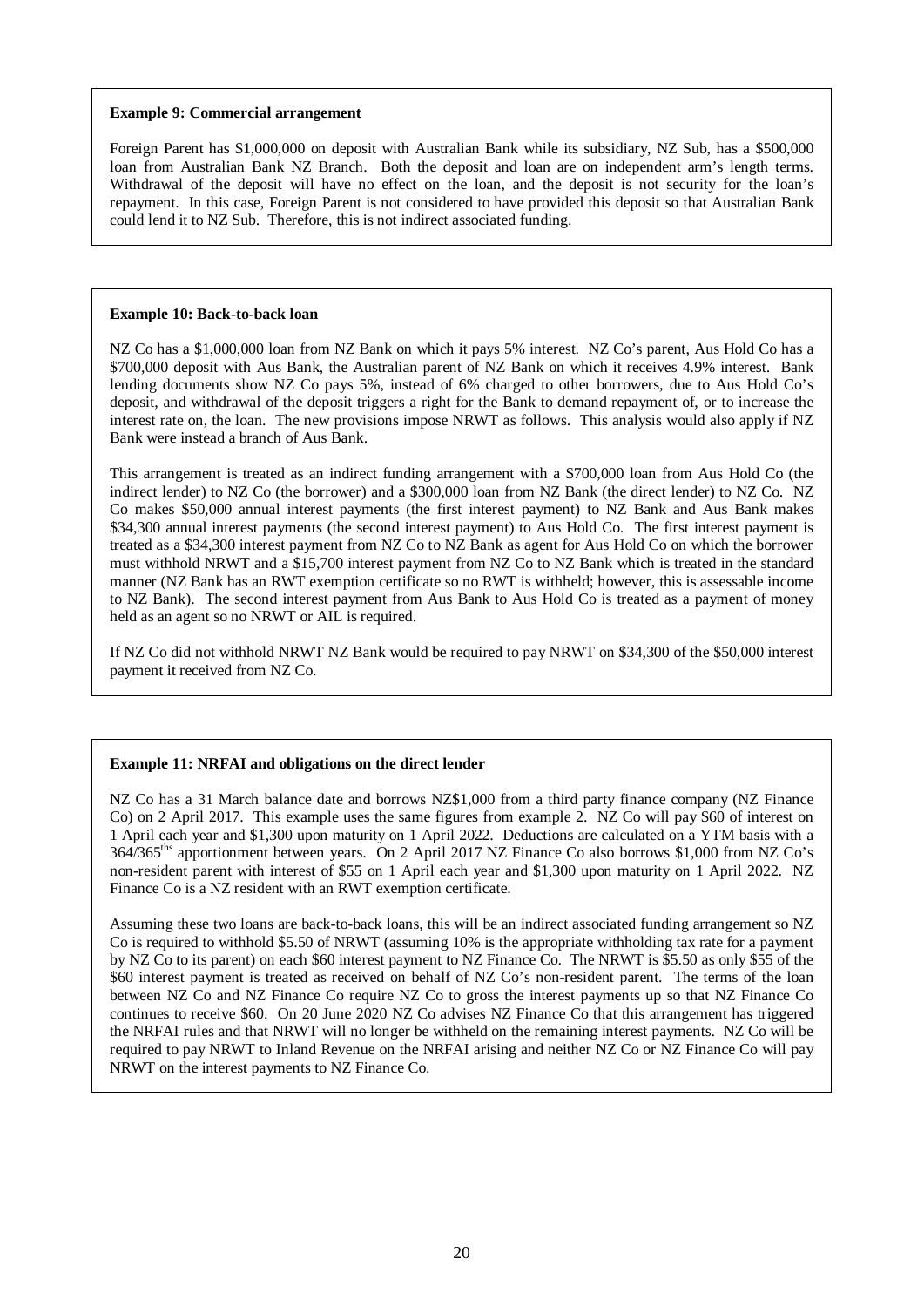#### **Example 12: NRFAI and obligations on the direct lender**

This example is the same as example 11 above, except NZ Co does not comply with its tax obligations.

Upon receiving the \$60 interest payment with no NRWT withheld, NZ Finance Co will be required to pay \$5.50 of NRWT to Inland Revenue. It is expected the loan agreement would allow NZ Finance Co to recover this amount from NZ Co. On 21 June 2020 NZ Co advises NZ Finance Co that the arrangement has triggered NRFAI so NZ Finance Co stops paying NRWT on interest payments after that date. NZ Co would continue to have a liability for NRWT on the interest payments and NRFAI once the deferral calculation was triggered on 20 June 2020 however, the total amount payable would be reduced by any NRWT paid by NZ Finance Co.

To the extent insufficient NRWT was paid, Inland Revenue would commence collection actions. The attempts to collect this NRWT would likely be from NZ Co and NZ Co's non-resident parent in the first instance. Inland Revenue could also attempt to collect NRWT from NZ Finance Co if this was unsuccessful; however, the maximum amount that could be collected from NZ Finance Co would be capped at NRWT on a payments basis for interest payments before they received the NRFAI notification (that is, \$5.50 in each of the April 2018 to April 2020 periods).

#### **Example 13: Commercial cash pooling arrangement**

Multinational Group has subsidiaries in a number of countries including New Zealand. Each of these subsidiaries has a notional cash pooling account with Worldwide Bank Ltd which it uses for managing its working capital requirements. The New Zealand subsidiary's balance in the cash pooling account can be positive or negative within limits agreed with Worldwide Bank. During the month of June 2018 the New Zealand subsidiary's average balance is -\$50,000 while the parent company's average balance is +\$750,000. Worldwide Bank does not charge the New Zealand subsidiary interest for June 2018. The parent company has not put money into the cash pool in order for money to be withdrawn by the New Zealand subsidiary so this is not indirect associated funding and the new rules do not apply. This conclusion is not affected if there is a compensatory payment by the New Zealand subsidiary to the parent.

#### **Example 14: Back-to-back loan through a cash pooling arrangement**

US Parent has a \$10,000,000 loan to NZ Subsidiary on which the interest payments are subject to NRWT. NZ Subsidiary repays this loan by withdrawing from an account with US Bank. This account is part of a cash pooling arrangement with other members of US Parent's group. US Parent uses the \$10,000,000 repaid by NZ Subsidiary to make a deposit with US Bank in an account that is also part of the cash pooling arrangement. Because these amounts offset each other, US Parent does not receive any interest from US Bank but neither does NZ Subsidiary pay interest to US Bank. NZ Subsidiary pays \$100,000 per month to US Parent as part of a transfer pricing agreement which is a deductible funding cost to NZ Subsidiary. Section RF 12J treats this arrangement as a loan from US Parent to NZ Subsidiary. This means that the \$100,000 per month payment is New Zealand-sourced income for US Parent, from which NRWT must be withheld.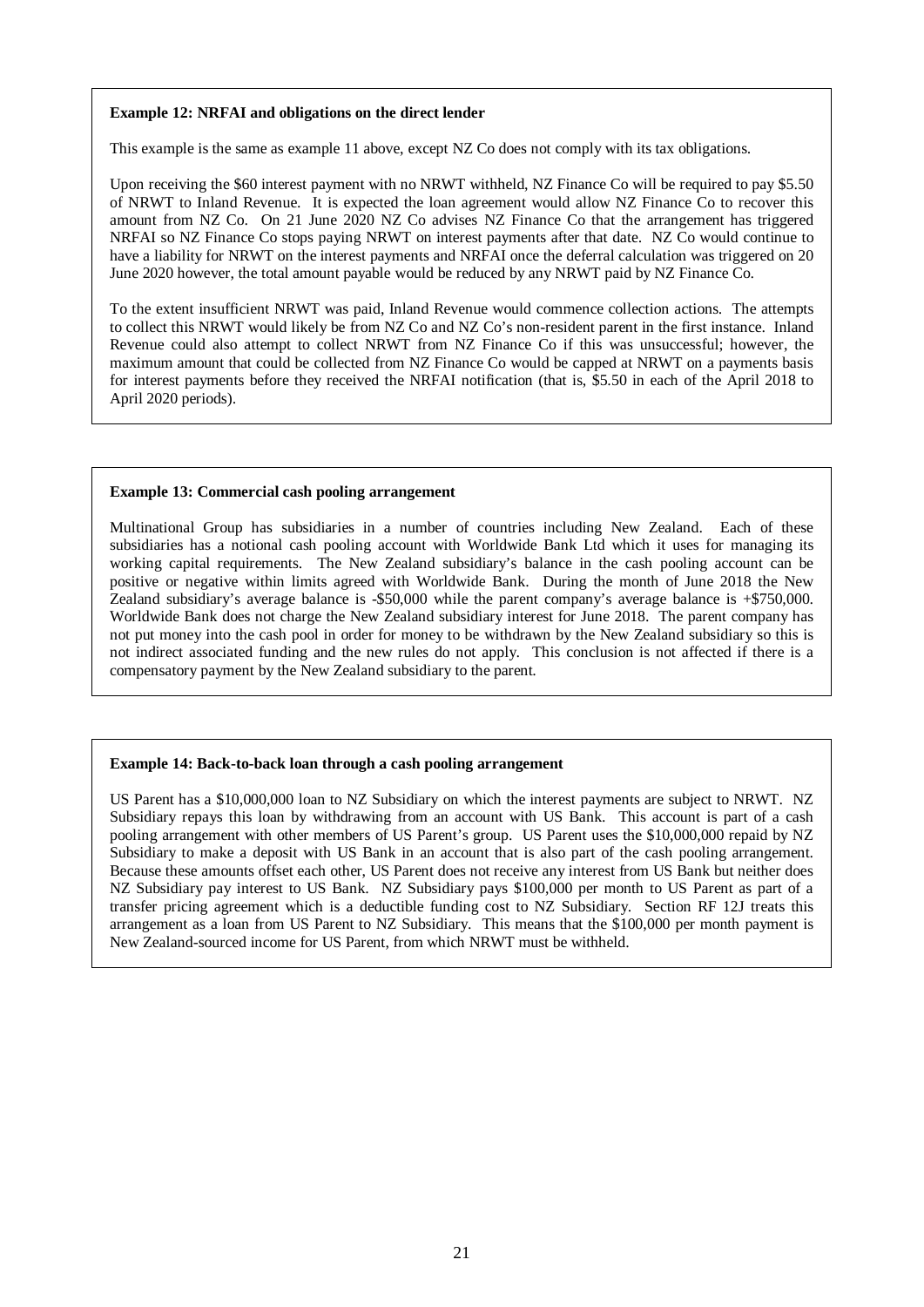#### **Example 15: Sale of part of a loan to borrower's associate**

NZ Co borrows \$1,000 from NZ Bank with \$100 annual interest payments and the \$1,000 repaid in five years. As part of the same arrangement, NZ Bank sells the principal repayment to Aus Parent Co, the ultimate owner of NZ Co for \$600. For tax purposes this is treated as two separate financial arrangements, a five-year \$400 amortising loan from NZ Bank to NZ Co and a five-year \$600 bullet loan from Aus Parent Co to NZ Co as follows:

| From                                 | To     | <b>Arrangement</b><br>commences |     |     |     | Year 1   Year 2   Year 3   Year 4   Year 5 |       | <b>Total</b><br>interest |
|--------------------------------------|--------|---------------------------------|-----|-----|-----|--------------------------------------------|-------|--------------------------|
| NZ Bank                              | INZ Co | $-400$                          | 100 | 100 | 100 | 100                                        | 100   | 100                      |
| Aus Parent $NZ$ Co<br>C <sub>0</sub> |        | $-600$                          |     |     |     |                                            | 1.000 | 400                      |

There is no equivalent amount paid by NZ Bank to Aus Parent Co so the \$100 interest payments by NZ Co to NZ Bank are treated as payments of principal and interest between two New Zealand residents under the financial arrangements rules. The \$1,000 final payment, whether paid directly to Aus Parent Co or paid to NZ Bank as agent for Aus Parent Co is treated as a \$600 principal repayment and a \$400 interest payment from NZ Co to Aus Parent Co, therefore NZ Co must withhold NRWT. However, as NZ Co is claiming financial arrangement deductions for funding provided by an associated non-resident, this arrangement will trigger NRFAI on which NRWT will be required to be paid by NZ Co over the term of the arrangement.

### *Acting together*

Before the amendments were made, the non-association tests for accessing the AIL rules relied on the associated persons definition in subpart YB. One of the tests in the associated person rules states that two companies are associated if a group of persons exists whose total voting interests in each company are 50 percent or more.

This means that if two or more companies each had ownership interests of less than 50 percent in a New Zealand borrower, these companies were not associated with that borrower unless they are themselves associated.

Transactions were identified where two or more non-associated persons (investors), each with less than 50 percent ownership interests in a New Zealand borrower, together provided debt funding to that borrower under an arrangement. Even though these investors may have been genuinely not associated (for example, three pension funds for quite different groups of employees) they could make decisions about the borrower collectively, and in economic substance, operate in a similar manner as if they were a single owner.

By operating in this manner, the investors could make decisions in a similar manner to a single owner such as inserting debt (subject to thin capitalisation requirements) in proportion to their ownership interests and thereby received a return on their total (equity + debt) investment with a large proportion of this being deductible in New Zealand.

This problem was not unique to the NRWT/AIL rules. Until recently, the same structure meant the thin capitalisation rules did not restrict the New Zealand borrower's interest deductions. In March 2017 the Government also announced proposals to address this issue in relation to transfer pricing.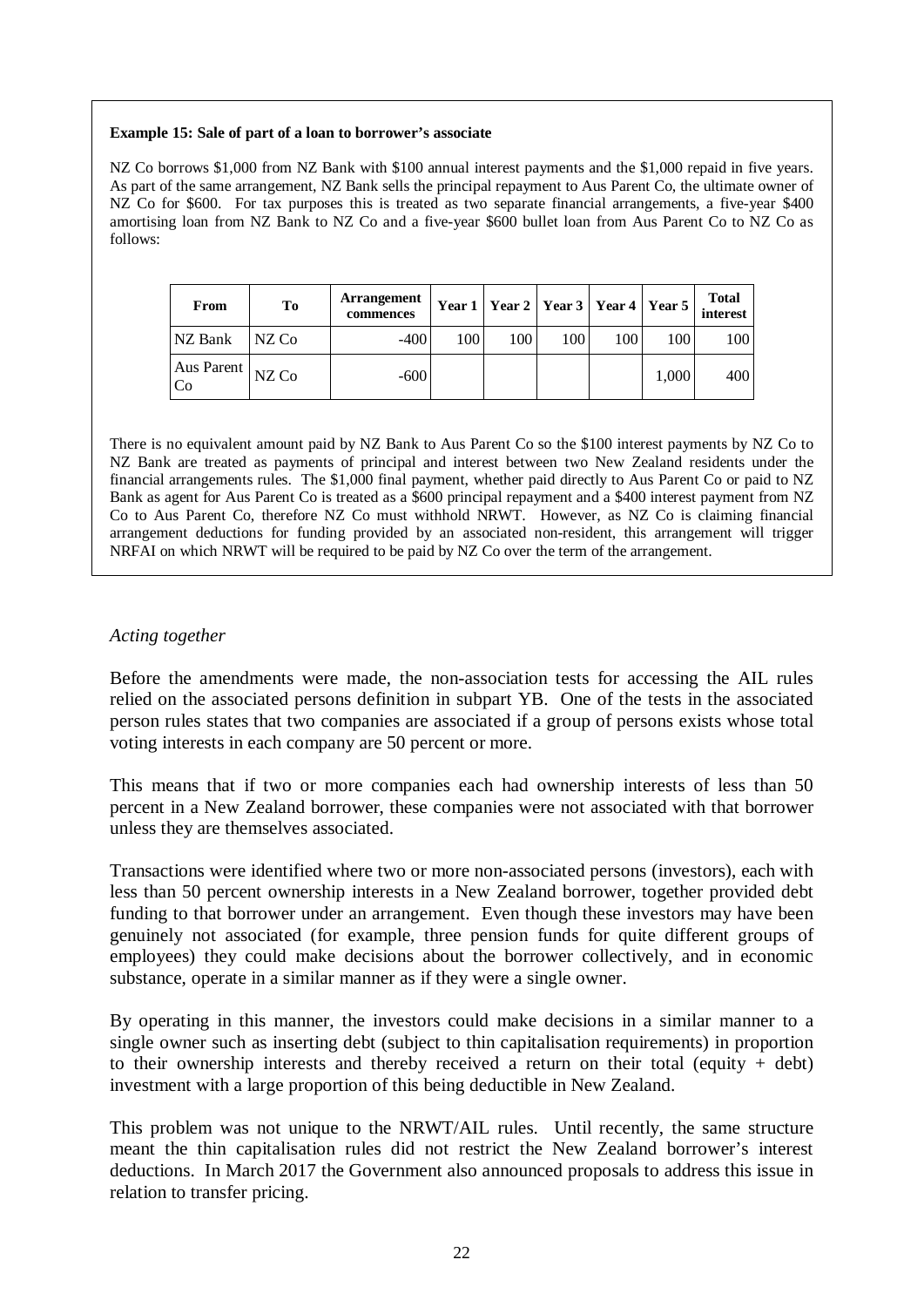To prevent this, "related party debt" now includes funding provided by a member of a nonresident owning body. This means:

- interest payments on this funding are ineligible for AIL; and
- when interest payments are inappropriately deferred compared with deductions, the arrangement may generate NRFAI.

A non-resident owning body was an existing concept within the thin capitalisation rules; this definition has now been moved to section YA 1. The thin capitalisation "acting together" rules were explained in greater detail in *Tax Information Bulletin* Volume 26, No 7, August 2014. In short, a non-resident owning body is a group of non-residents or entities (such as trusts settled by non-residents), that have one or more characteristics indicating they are acting together to debt-fund a New Zealand company. These characteristics include:

- having proportionate levels of debt and equity among the group;
- an agreement that sets out how the company should be funded with member-linked funding if the company is not widely held (a term defined in section YA 1); and
- member-linked debt in the company in a way recommended by a person (such as a private equity manager), or implemented by a person on behalf of the members.

Proportionality is a characteristic of acting together as it generally requires a degree of coordination to achieve. More generally, proportionality is also a situation where shareholders are able to substitute debt for equity. This is because, where there is shareholders are able to substitute debt for equity. proportionality, the level of debt in a company does not change shareholders' exposure to the risk of holding equity in the company or shareholders' overall return. Due to the ability to structure an arrangement to achieve this outcome without explicit proportionate debt, the test is structured to cover transactions that may not have proportionate debt but can still be considered the result of acting together.

# *Prepayments of interest*

A transitional prepayment rule prevents a company effectively continuing the previous nonimposition of NRWT beyond application of the new rules by prepaying interest on a financial arrangement before the new rules took effect. This situation may arise when a borrower is required to withhold NRWT on interest on an arrangement that became a related-party debt when the new rules come into force but was not previously paying non-resident passive income (for example, because of the onshore branch exemption) or was paying AIL on interest to an unassociated party (for example, as part of an arrangement that is now treated as a loan from persons who are associated with the borrower because they are acting together). The prepayment rule compares the amount of interest paid with any financial arrangement deductions taken to the date the new rules apply. Any excess interest paid is treated as being paid on the first day the new rules apply and will therefore be liable for NRWT. Any AIL previously withheld on these interest payments can be refunded or transferred against an existing tax liability.

This rule is not intended to capture foreign exchange movements on arrangements denominated in foreign currencies. When an arrangement is denominated in a foreign currency both the interest payments and total expenditure should be calculated in that foreign currency and then any excess converted to New Zealand dollars using the existing rules in subpart YF of the Income Tax Act 2007.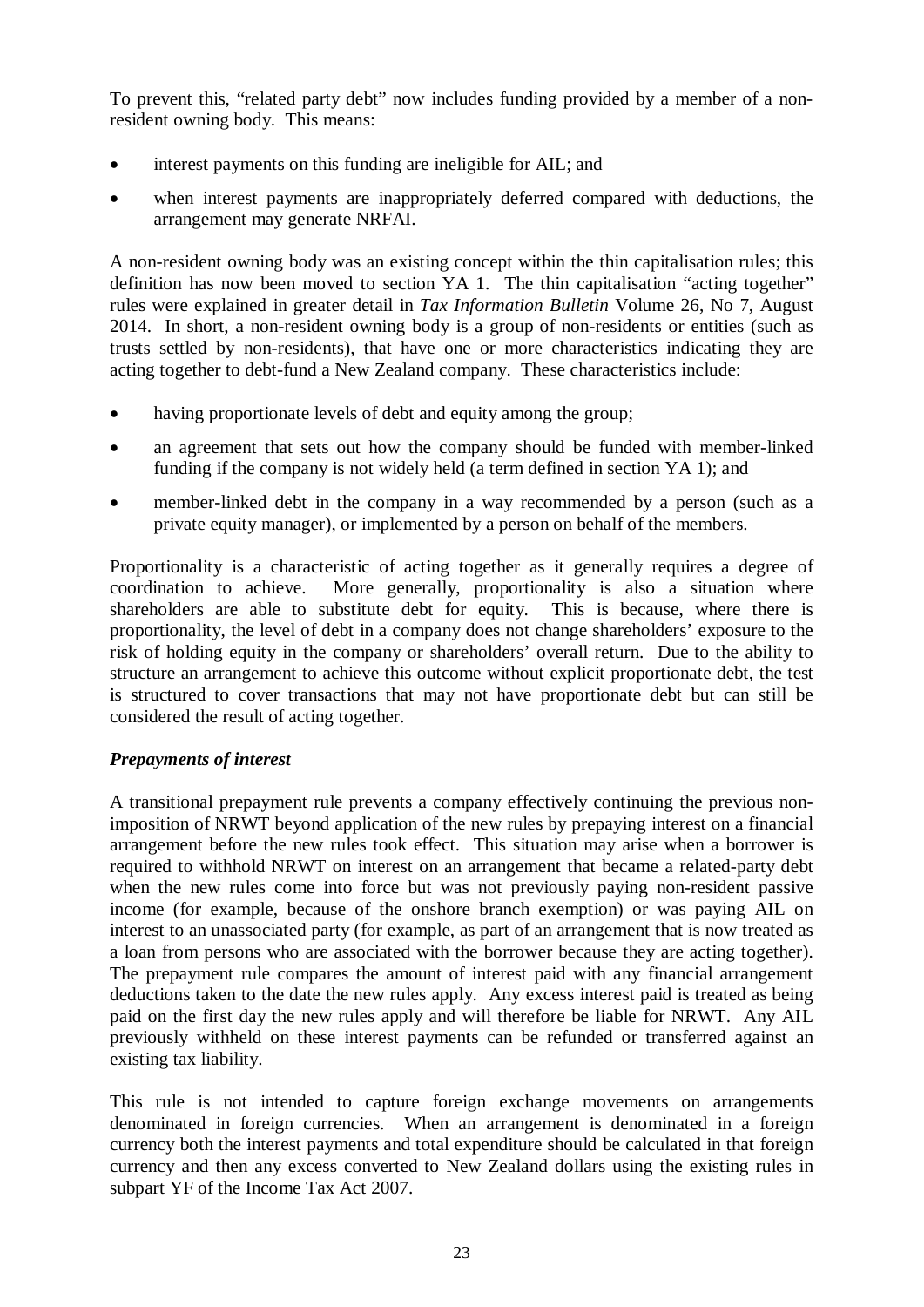### **Example 16: Prepayment rule**

NZ Co is owned 25 percent each by four non-resident private equity funds. NZ Co has been making interest payments to each fund of \$100,000 per year and paying \$2,000 of AIL on each interest payment. As NZ Co knows its owners will be treated as acting together when the new rules apply to their interest payments after 1 April 2017 they agree that on 1 January 2017 NZ Co will make a one-off interest payment to each fund of \$800,000 with no further interest payments until after 1 April 2027. NZ Co pays \$16,000 of AIL on each of these payments in its January 2017 AIL return. On 1 April 2017 it is calculated that interest payments exceed deductions by \$700,000 for each fund; therefore, NZ Co is treated as paying \$700,000 to each fund on 1 April 2017 and only \$100,000 to each fund on 1 January 2017. \$70,000 of NRWT is required to be paid on behalf of each fund. NZ Co can apply to the Commissioner to have \$14,000 of AIL refunded for the interest payment to each fund that is no longer treated as being paid on 1 January 2017.

### *Interest payments by a member of a registered banking group*

For a New Zealand bank that is part of a wider worldwide banking operation, there are commercial reasons why the New Zealand bank may borrow from its parent or another associated entity. This can include the better credit rating held by the larger parent, economies of scale of a single funding operation and/or better name recognition of the parent, which allows funding to be raised more cheaply.

It can reasonably be considered that funding on-lent to a New Zealand bank by its parent is ultimately largely borrowed from unrelated parties and not generally provided by the parent bank's shareholders as a substitute for equity.

As the offshore and onshore branch exemptions have been restricted, New Zealand banks can no longer rely on these structures to remove their NRWT liability.

In the absence of further changes, New Zealand banks would have had a tax incentive to raise all funding from third parties so that AIL could be paid instead of NRWT even when, in the absence of tax, it would be economically efficient to borrow through an associated party.

Changes to section RF  $12(1)(a)(ii)$  allow a member of a banking group to pay AIL on interest payments to an associated non-resident. These changes have not been extended to non-banks, including other businesses operating in the financial sector. This is because, unlike other industries, banks already have a clear definition which removes boundary issues and provides confidence that related-party funding is not an economic substitute for equity investment. This is consistent with other legislation where New Zealand-registered banks are subject to more rigorous thin capitalisation requirements and greater regulatory oversight by the Reserve Bank of New Zealand, than other financial sector taxpayers.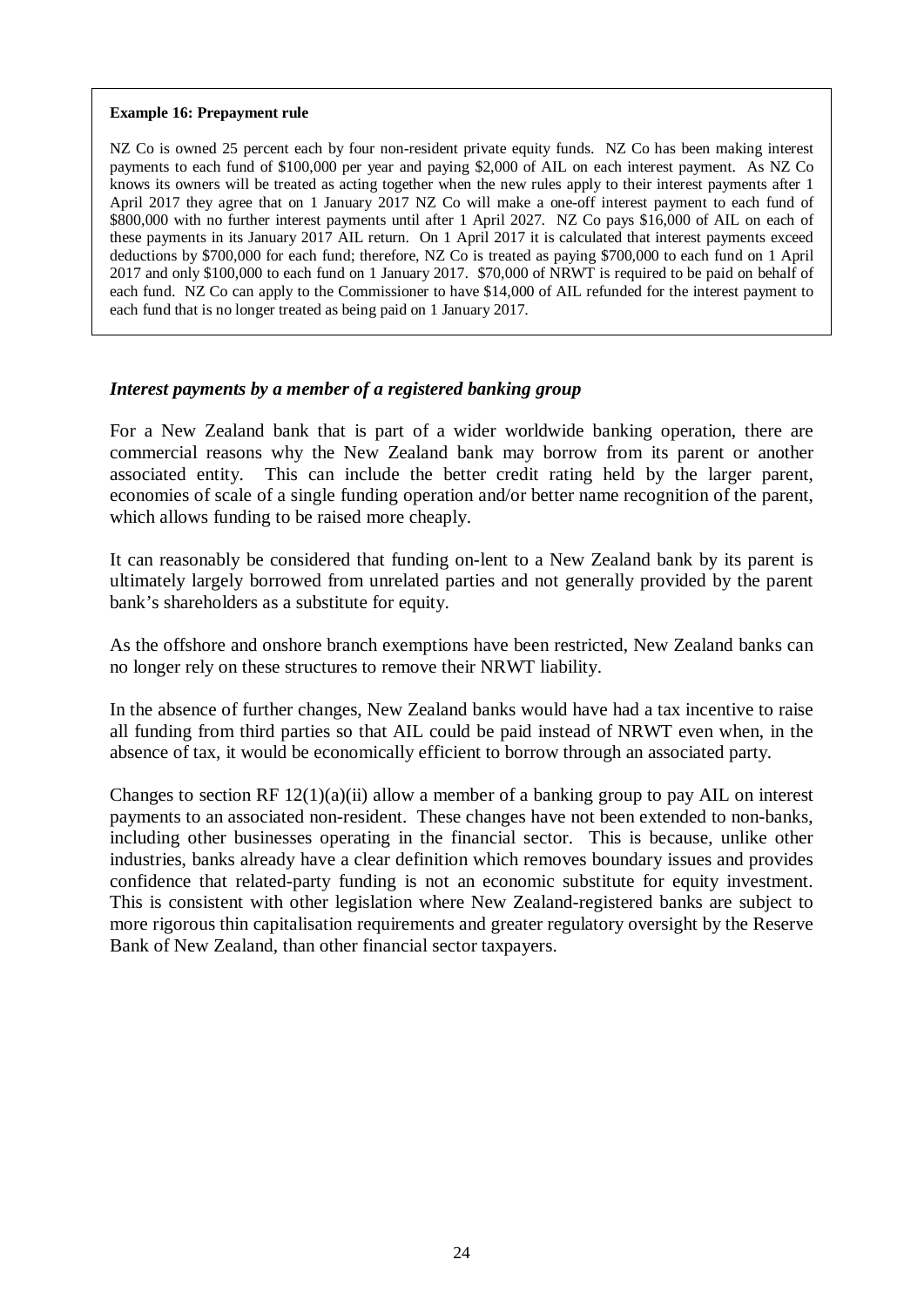# **BRANCH LENDING CHANGES**

A number of amendments have been made to the NRWT rules and the source rules that ensure that interest payments from a New Zealand resident (or a New Zealand branch of a non-resident) to a non-resident are subject to NRWT or AIL irrespective of whether that funding is channelled through a branch or an entity that has a branch. This ensures that funding transactions that are economically equivalent have a consistent tax treatment.

### *Offshore branch exemption*

Changes to the source rules apply NRWT or AIL to an interest payment from the offshore branch of a New Zealand resident to a non-resident to the extent that the offshore branch lends money to New Zealand residents.

## *Onshore branch exemption*

Changes to the NRWT rules apply NRWT or AIL to an interest payment from a New Zealand resident (or New Zealand branch of a non-resident) to a non-resident if that non-resident has a New Zealand branch, unless the interest is derived by the New Zealand branch. These changes do not apply to a New Zealand resident (or New Zealand branch of a non-resident) that pays interest to a non-resident that they are not associated with and that has a New Zealand branch that holds a banking licence.

### *Onshore notional loans*

New subpart FG and changes to the NRWT rules apply NRWT or AIL (to the extent it was not already) to a notional interest payment from a New Zealand branch of a bank to its head office. This interest payment will be equal to the amount already included in the branch's financial statements and claimed as a deduction against New Zealand income of the branch.

# **Application date**

For existing arrangements, the branch amendments apply to interest payments on or after the date shown in the table below. For all other arrangements, the branch amendments apply to interest payments on or after the day the bill was enacted, being 30 March 2017.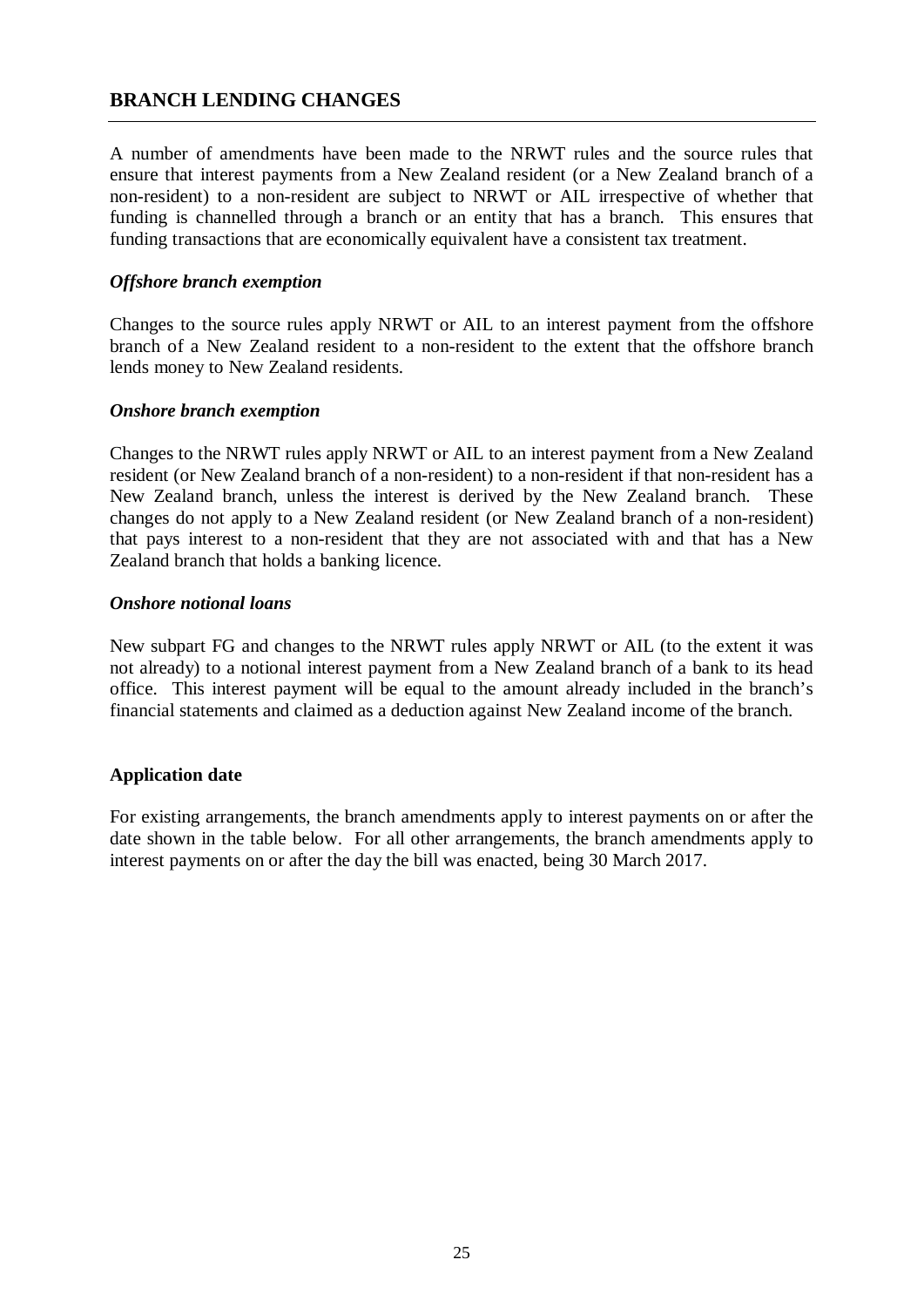| <b>Scenario</b><br><b>Lender</b><br><b>Borrower</b> |                                   | <b>Application date</b><br>for existing<br>arrangements | <b>Intended regime</b>                                       |                |  |  |  |  |  |
|-----------------------------------------------------|-----------------------------------|---------------------------------------------------------|--------------------------------------------------------------|----------------|--|--|--|--|--|
| <b>Onshore branches</b>                             |                                   |                                                         |                                                              |                |  |  |  |  |  |
| Related party                                       | NZ Corporate                      | Foreign associate<br>with NZ Branch                     | Royal assent                                                 | <b>NRWT</b>    |  |  |  |  |  |
| Intra-bank Group                                    | NZ Bank Sub                       | Foreign parent<br>with NZ Branch                        | Income years five.<br>years after Royal<br>assent            | NRWT or AIL    |  |  |  |  |  |
| Intra-bank Entity                                   | NZ Bank Branch                    | Foreign head<br>office                                  | Income years two<br>years after Royal<br>assent              | NRWT or AIL    |  |  |  |  |  |
| Corporate                                           | NZ Corporate<br>including NZ Bank | Third Party with<br>NZ Branch                           | Income years five<br>years after Royal<br>assent             | NRWT or AIL    |  |  |  |  |  |
| Third party bank                                    | NZ borrower                       | Foreign bank<br>with NZ Branch                          | No change                                                    | Net income tax |  |  |  |  |  |
|                                                     | <b>Offshore branches</b>          |                                                         |                                                              |                |  |  |  |  |  |
| Wholesale<br>funding                                | NZ Bank Sub<br>branch             | Third parties or<br>Foreign parent                      | Income years five NRWT or AIL<br>years after Royal<br>assent |                |  |  |  |  |  |

The ability for a member of a banking group to pay AIL on an interest payment to an associated party applies from the date of enactment, being 30 March 2017.

Further detail is provided on application dates under *Key features* below.

# **Key features**

### *Offshore branch exemption*

NRPI includes only income that has a New Zealand source. One of the exclusions from having a New Zealand source is the offshore branch exemption.

This exemption is intended to apply to a New Zealand resident operating an active business through a branch in another country. If that offshore branch borrows money to fund its offshore operations, the interest on this funding should not be subject to NRWT. This treatment ensures that the offshore branch of a New Zealand company does not have to pay NRWT when a foreign incorporated subsidiary borrowing for an equivalent business would not have to.

However, this exemption previously applied when a New Zealand company set up an offshore branch that borrowed money for the purpose of providing funding to New Zealand borrowers, who may have been associated or unassociated with the New Zealand company.

The amendments result in an interest payment by an offshore branch of a New Zealand resident to a non-resident having a New Zealand source to the extent that the branch lends to New Zealand residents.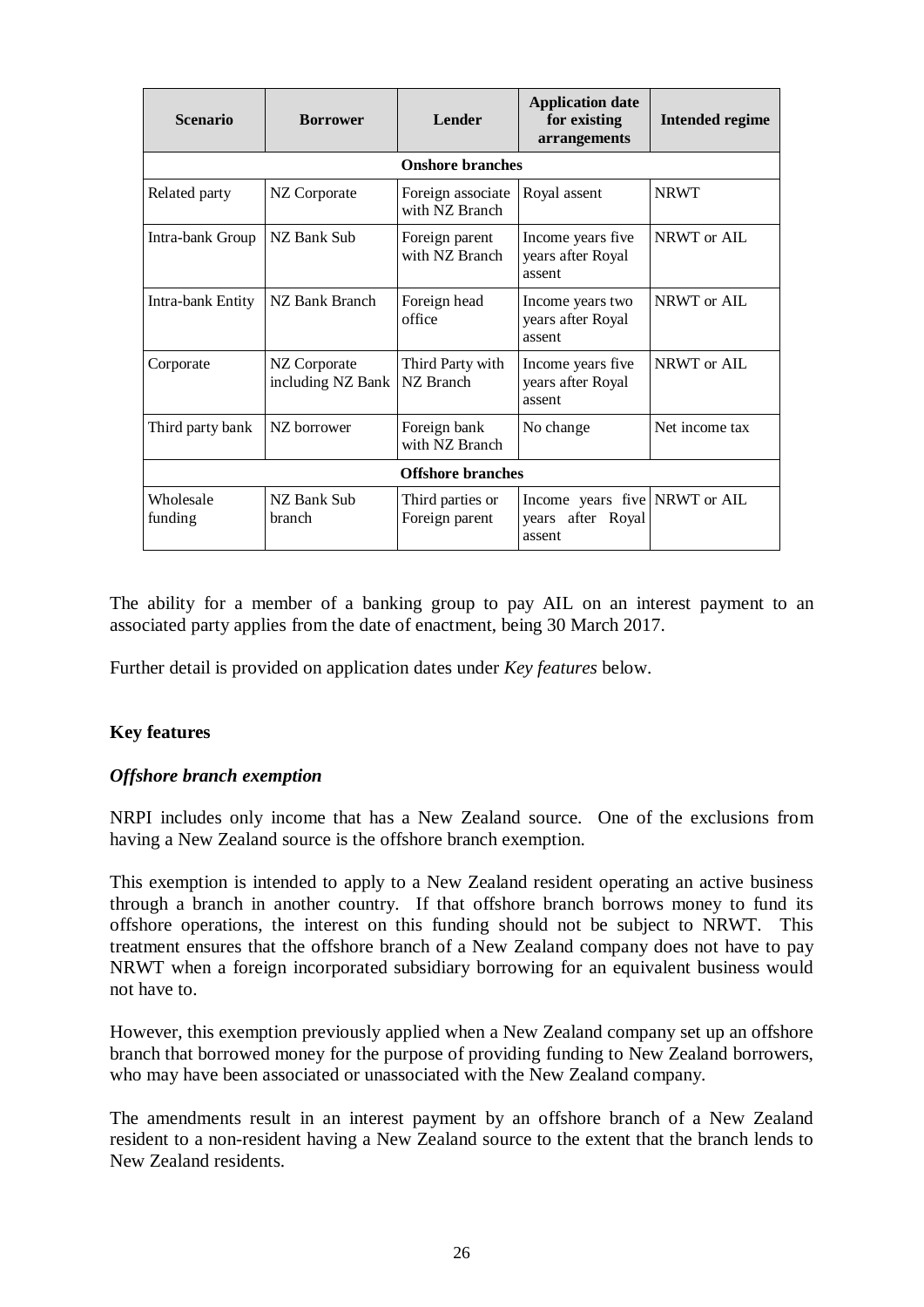

**Application of offshore branch exemption**

It is possible for an offshore branch of a New Zealand resident to have a business that includes lending to New Zealand residents and other business conducted outside New Zealand. In this instance, any interest payments by the branch are apportioned based on the proportion of branch assets that are financial arrangements producing New Zealand-sourced income. De minimis provisions in section YD 5(6) and (7) apply when assets deriving New Zealand-sourced income are less than 5% or more than 95% of a branch's assets.

To ensure that interest payments by an offshore branch are appropriately subject to New Zealand tax, section 86IC of the Stamp and Cheque Duties Act 1971 has been inserted to make the payment of AIL mandatory on relevant interest payments unless NRWT is withheld.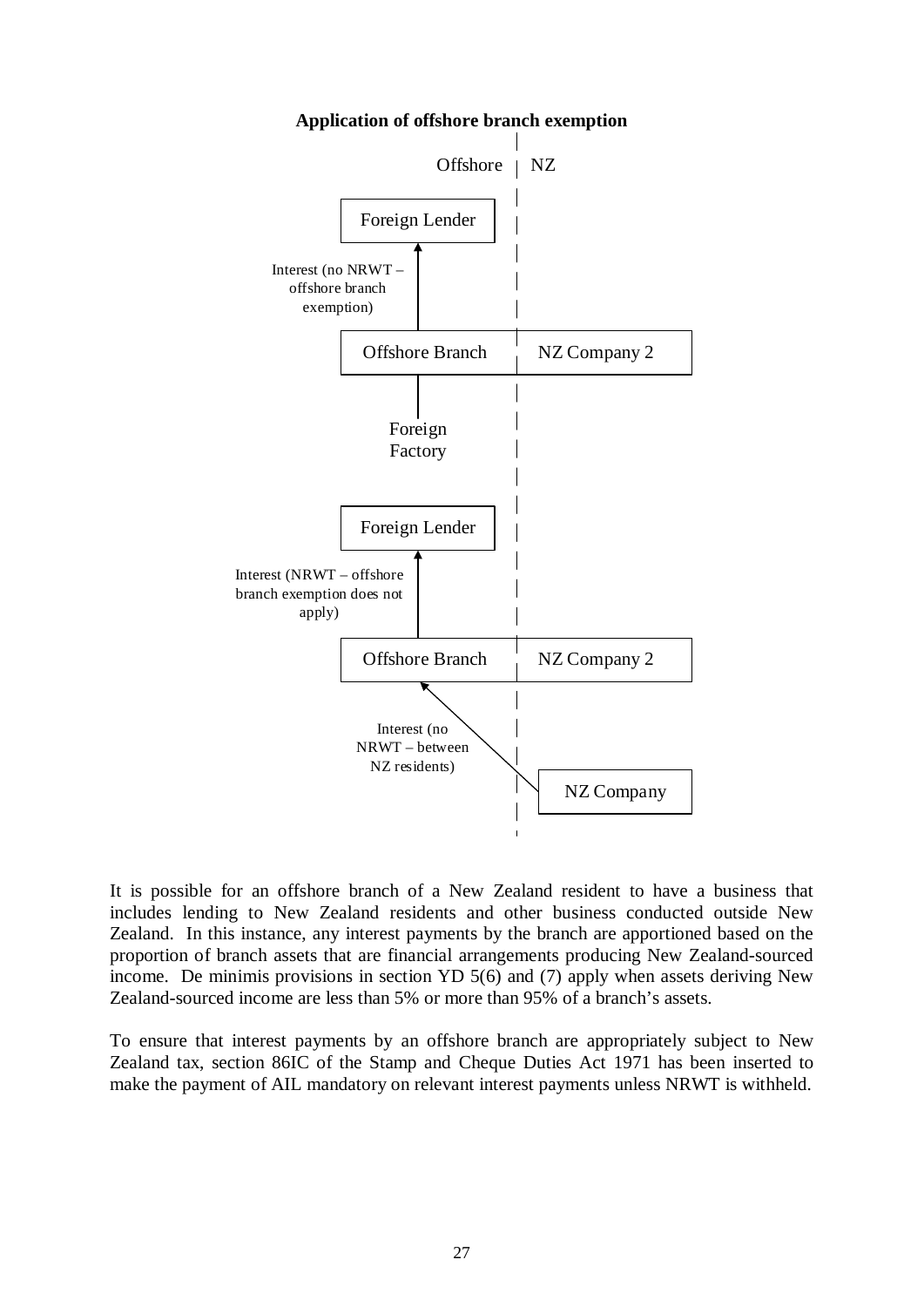## *Grandparenting of the offshore branch exemption*

The changes to the offshore branch exemption apply to interest payments on arrangements entered into before the enactment of the bill on 30 March 2017 after a grandparenting period of five complete income years post-enactment. This reflects that these offshore branches have entered into commercial arrangements, frequently with unassociated parties, for terms that usually do not exceed five years, and that have been ultimately used to fund New Zealand borrowing, which is also often at fixed interest rates.

All other interest payments by offshore branches apply the new rules from the date of enactment, being 30 March 2017.

## *Onshore branch exemption*

New Zealand-sourced interest income derived by a non-resident was not previously NRPI when the non-resident lender was engaged in business in New Zealand through a fixed establishment in New Zealand. This exemption from NRPI is known as the "onshore branch exemption".

This exemption applied irrespective of whether the lending was made through the New Zealand branch. As with the New Zealand branch income, this non-branch (but New Zealand-sourced) income is subject to New Zealand net income tax. This means it was possible for a non-resident parent to lend money to its New Zealand subsidiary with no tax payable on the interest (other than income tax on a very slim margin). The parent could simply lend the money to the head office of a non-New Zealand group company which had a New Zealand branch. The head office of that company could then lend the money to a New Zealand group company.

The following diagrams illustrate the new rules.

The onshore branch exemption has been narrowed so that it only applies to interest payments derived by the New Zealand branch of a non-resident.



# **Application of onshore branch exemption**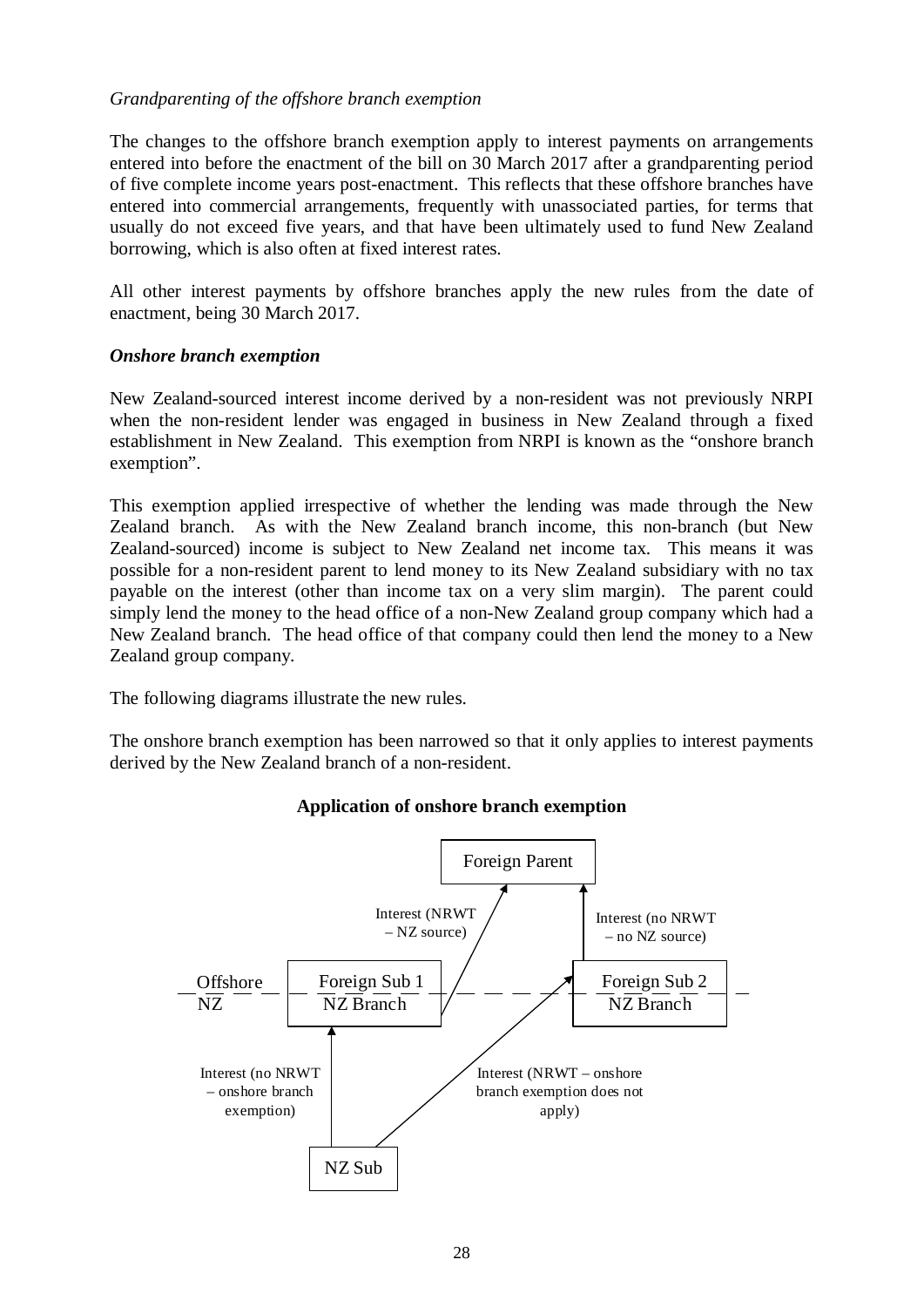One exception to this is that the onshore branch exemption continues to apply to loans not made by the onshore branch if the non-resident lender has a New Zealand branch that holds a banking licence and is not associated with the borrower. This is mainly to minimise compliance costs for individual borrowers who were not previously, but would otherwise be, required to withhold NRWT or pay AIL on interest payments to foreign banks for mortgages over foreign properties.



# **Application of onshore branch exemption to borrowing from foreign banks**

## *Grandparenting of the onshore branch exemption*

When a New Zealand resident, other than a registered bank or certain securitisation vehicles, is borrowing from an associated non-resident that has a New Zealand branch, these amendments came into force on the date of enactment, being 30 March 2017.

When the New Zealand resident is borrowing from an unassociated non-resident that has a New Zealand branch, or when the borrower is a bank or certain qualifying securitisation vehicles, these changes will apply after a grandparenting period of five years. This is because these are, directly or indirectly, with unrelated parties and reflect arm's-length transactions that are frequently entered into for longer terms.

This grandparenting applies to interest payments by securitisation vehicles that are a trustee of a trust that, as its core business:

- has no trust property other than financial arrangements and property incidental to financial arrangements; and
- has total debt that is sourced from another securitisation vehicle, a person who is not associated with the trustee, or an authorised deposit-taking institution regulated by the Australian Prudential Regulation Authority; and
- provides funds, directly or indirectly, only to a resident who is not associated with the trustee, unless the association arises because the resident, or another person associated with them, is a settlor of the trust as an incident of the arrangement.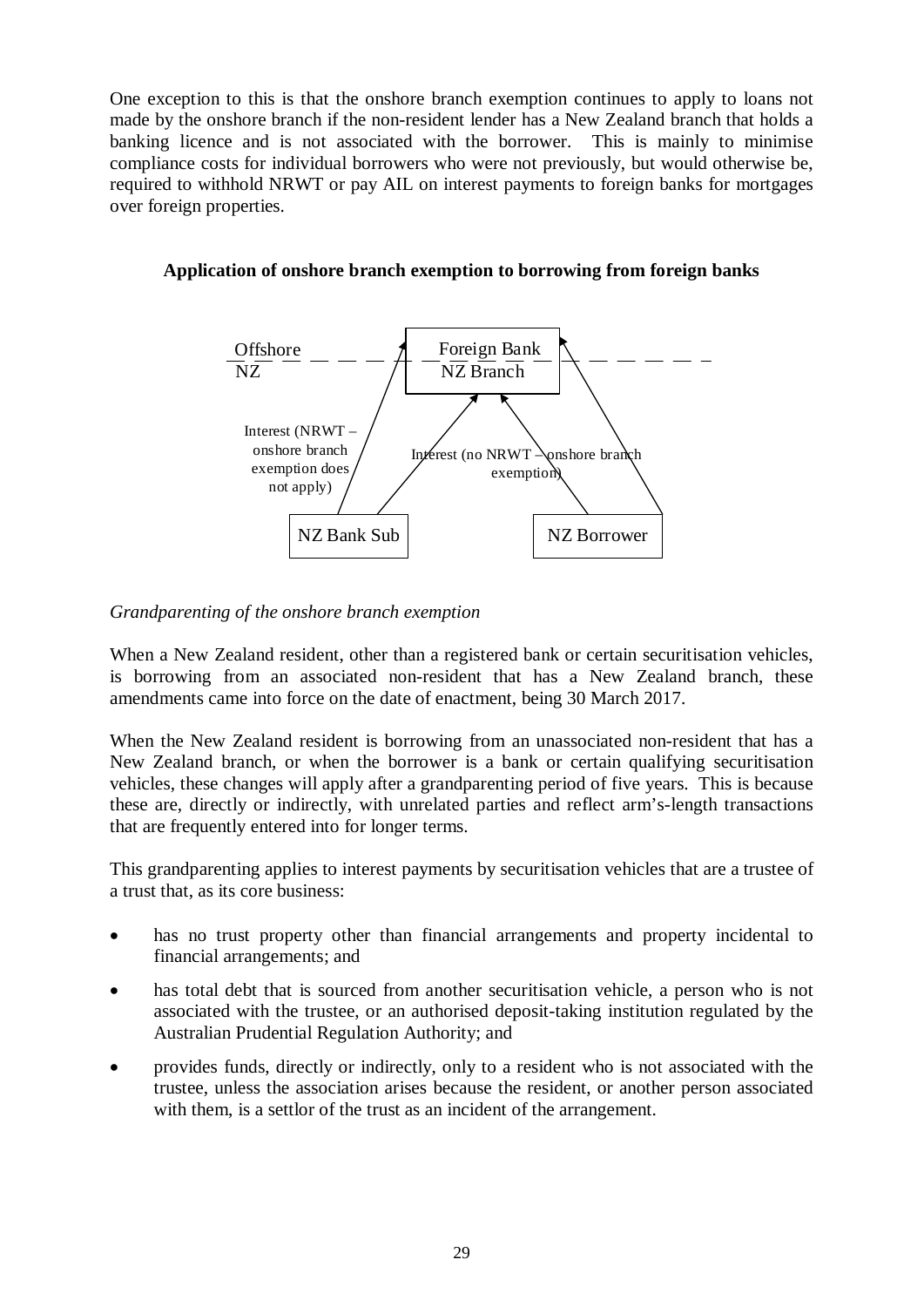These criteria ensure that the grandparenting only applies to securitisation vehicles that, as their core business, borrow money from third parties or Australian authorised deposit-taking institutions (such as banks) to on-lend to unassociated New Zealand residents.

## *Onshore notional loans*

The amendments equalise the tax treatment between foreign banks that channel offshore funding through their New Zealand subsidiaries and foreign banks that channel offshore funding through their New Zealand branches. In both cases the subsidiary and the branch can claim a deduction for an interest expense on funding provided by their foreign operations (a notional interest expense in the case of the branch). But whereas the subsidiary has always had to pay NRWT (or AIL going forward under other amendments discussed above) on its interest payment, the branch previously paid neither because there is no actual interest flow to the extent that its payment is to head office rather than to a separate company (because it is not possible for one part of an entity to make a legally recognised payment to another – the "payment" is merely a movement of funds).

This was an inconsistent result and had the potential to distort behaviour. Australia has rules which are similar, in substance, to the changes. The Australian rules apply a 5% withholding tax to a notional interest payment by a branch to its head office.

An amount that the head office makes available to the branch, that is recorded in the branch's accounting records, is a notional loan from the head office to the branch. When the branch is allowed a deduction as an interest payment on that notional loan it will be a notional interest payment that can be subject to NRWT or AIL. NRWT or AIL will be calculated on an accrual basis to match that already calculated by the banks for financial reporting and income tax purposes.

When a foreign-owned bank borrows specifically to fund its New Zealand operations through a New Zealand branch any interest payments have always had a New Zealand source and been subject to NRWT or AIL. Accordingly, these interest payments are removed from the notional loan changes so they are not subject to NRWT or AIL twice.

Like the offshore branch changes discussed above, these notional interest payments will require AIL to be paid if NRWT is not withheld.

Interest on notional loans is deemed to be paid on the last day of the third month following an income year. This period matches the period within which the interest charge must be calculated for non-tax reporting purposes.

If a subsequent transfer pricing adjustment reduces the income tax deduction available for a notional loan new section 86GB(1)(b) will also reduce the AIL liability by the same amount.